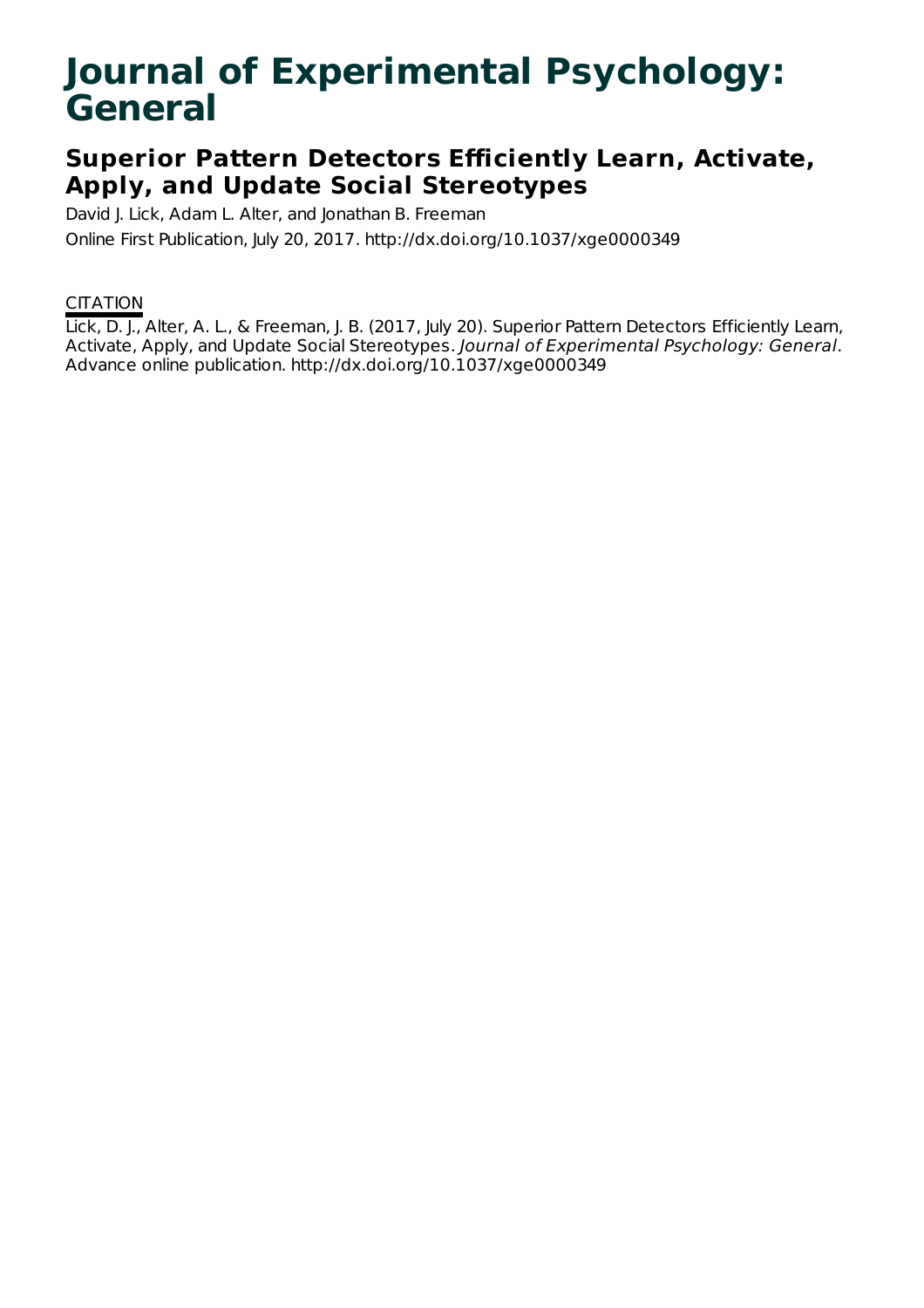### Superior Pattern Detectors Efficiently Learn, Activate, Apply, and Update Social Stereotypes

#### David J. Lick, Adam L. Alter, and Jonathan B. Freeman New York University

Superior cognitive abilities are generally associated with positive outcomes such as academic achievement and social mobility. Here, we explore the darker side of cognitive ability, highlighting robust links between pattern detection and stereotyping. Across 6 studies, we find that superior pattern detectors efficiently learn and use stereotypes about social groups. This pattern holds across explicit (Studies 1 and 2), implicit (Studies 2 and 4), and behavioral measures of stereotyping (Study 3). We also find that superior pattern detectors readily update their stereotypes when confronted with new information (Study 5), making them particularly susceptible to counterstereotype training (Study 6). Pattern detection skills therefore equip people to act as naïve empiricists who calibrate their stereotypes to match incoming information. These findings highlight novel effects of individual aptitudes on social– cognitive processes.

*Keywords:* cognitive ability, pattern detection, social cognition, stereotyping

Human perceivers have a remarkable capacity to divine patterns from noisy data, a skill that distinguishes us from other members of the animal kingdom [\(Kurzweil, 2012\)](#page-17-0). Indeed, pattern recognition is critical for our ability to learn languages (Keil, 1989; Markman, 1990), recognize faces (Samal & Iyengar, 1992), sort novel stimuli into categories (Rosch, 1973), and detect emotional states in ourselves and others (Picard, Vyzas, & Healey, 2001). Given its vast implications for human experience, it is unsurprising that pattern recognition is highly correlated with other faculties (DeRue, Ashford, & Myers, 2012; Gustafsson, 1984; Salthouse, Pink, & Tucker-Drob, 2008; Shelton, Elliott, Hill, Calamia, & Gouvier, 2009), including general intelligence (Jensen, 1980; Spearman, 1946; Vernon & Parry, 1949).

As with other aptitudes, pattern detection ability varies considerably across persons (Bors & Stokes, 1998). In many cases, superior pattern detectors fare well (Gottfredson, 1997). In some cases, however, pattern detection can lead to detrimental ends. For example, an overactive disgust response that generalizes previously negative encounters to novel stimuli is implicated in obsessive– compulsive disorder (Olatunji, Cisler, McKay, & Phillips, 2010). Pattern detection can lead people to falsely recognize symptoms consistent with an illness after diagnosis (Arkes & Harkness, 1980). Precise detection of small variations among

members of similar categories may contribute to autism symptomatology (Van de Cruys et al., 2014). Another possibility, which has yet to be fully explored, is that pattern recognition may have negative implications for intergroup processes such as stereotyping. After all, stereotypes are behavioral patterns that are learned about a group and later generalized to individual members of that group. The present research explores this possibility, testing whether superior pattern detectors stereotype more readily than others.

#### **Pattern Detection and Intelligence**

Few topics have garnered as much attention in psychological research as human cognitive ability (Deary & Smith, 2004), defined as the capacity to obtain, store, revise, and use information to support everyday activity (Gottfredson, 1997). Although the effects are vast, researchers have identified a small set core aptitudes that explain a great deal of the variability in cognitive ability across persons (Carroll, 1997; Cattell, 1963; Gustafsson, 1984; Horn & Cattell, 1966; Spearman, 1927; Toga & Thompson, 2005). Pattern detection is one such aptitude that is shared across most contemporary models of human intelligence (Mackintosh & Mackintosh, 2011). Indeed, pattern detection ability is highly correlated with measures of both general intelligence and fluid intelligence (Alderton & Larson, 1990; Bors & Stokes, 1998; Conway, Cowan, Bunting, Therriault, & Minkoff, 2002; Fry & Hale, 2000). Measures of pattern detection ability are also included in all major intelligence test batteries (Cattell, 1949; Thorndike, Hagen, & Sattler, 1986; Wechsler, 2003, 2014). One particular measure of pattern detection—Raven's Advanced Progressive Matrices [\(Ra](#page-18-0)[ven, Raven, & Court, 2004\)](#page-18-0)— has been called an ideal measure of human intelligence for its ability to predict a wide variety of other aptitudes (Carpenter, Just, & Shell, 1990; DeShon, Chan, & Weissbein, 1995).

Intelligence and pattern recognition have garnered substantial research attention because they predict a number of important life outcomes (Gottfredson, 1997). For example, people with superior

David J. Lick, Department of Psychology, New York University; Adam L. Alter, Stern School of Business, New York University; Jonathan B. Freeman, Department of Psychology and Center for Neural Science, New York University.

This research was supported in part by National Science Foundation Grant BCS-1423708 to Jonathan B. Freeman. The data presented herein have not been presented previously via written manuscripts, e-mail listservs, or conference proceedings.

Correspondence concerning this article should be addressed to David J. Lick, Department of Psychology, New York University, 6 Washington Place, New York, NY 10003. E-mail: [davidjameslick@gmail.com](mailto:davidjameslick@gmail.com)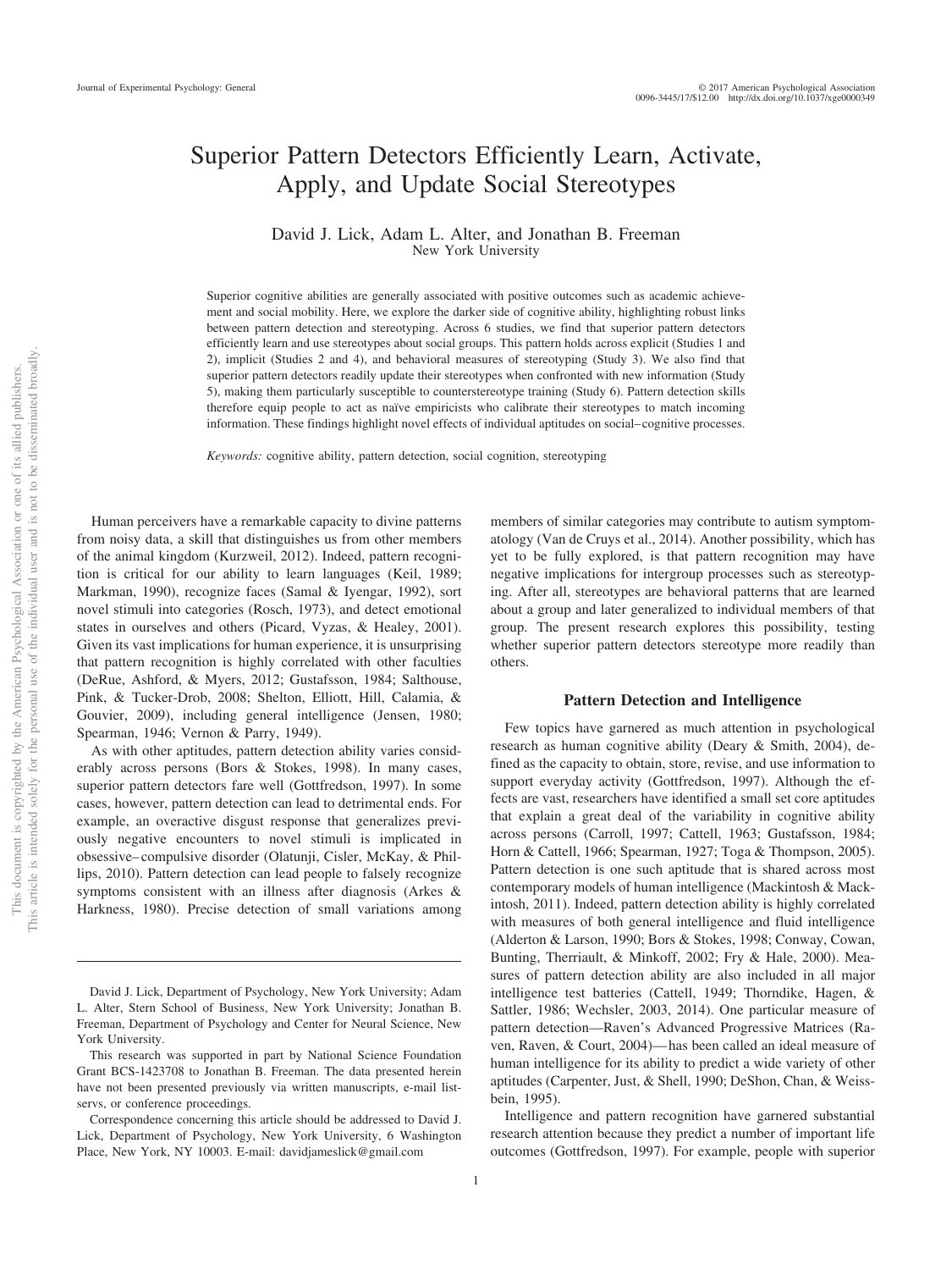cognitive abilities tend to experience greater academic achievement, job performance, social mobility, and physical well-being than others (Batty, Deary, & Gottfredson, 2007; Deary, Strand, Smith, & Fernandes, 2007; Strenze, 2007). There are also cases in which superior cognitive abilities can be harmful (Olatunji et al., 2010; Van de Cruys et al., 2014), though most work on the negative implications of cognitive ability has focused on psychopathologies (e.g., obsessive– compulsive disorder). Below, we turn to a more common domain of human experience that may be associated with cognitive ability: intergroup relations.

#### **General Links Between Cognitive Ability and Intergroup Relations**

Intergroup relations describe the processes through which people represent, evaluate, and interact with those belonging to different social groups (Messick & Mackie, 1989). Since the 1980s, researchers have focused on cognitive mechanisms underlying intergroup relations (Macrae & Bodenhausen, 2000), with hundreds of studies revealing how basic information-processing systems guide social interaction (Fiske & Taylor, 2013). Given the well-documented links between cognition and sociality, it seems reasonable to expect that cognitive ability might play a role in intergroup relations.

Existing research has offered preliminary insight into the association between cognitive ability and intergroup relations, though much of this work has examined intergroup relations indirectly via self-reported policy attitudes. For example, early studies revealed that people with superior cognitive abilities were less likely to subscribe to authoritarian beliefs and more likely to support liberal social policies than those with inferior cognitive abilities (Adorno, Frenkel-Brunswik, Levinson, & Sanford, 1950; Kutner & Gordon, 1964; McCourt, Bouchard, Lykken, Tellegen, & Keyes, 1999; Sanders, Lubinski, & Benbow, 1995; Scarr, Webber, Weinberg, & Wittig, 1981). The dominant explanation for these trends is the *enlightenment perspective*, which proposes that highly intelligent people are able to integrate complex information into their attitudes and ultimately form opinions that support others who differ from themselves along important social dimensions (McCourt et al., 1999; Scarr et al., 1981). In contrast, people with lower cognitive ability are thought to prefer conservative ideologies that maintain the status quo to protect their own interests [\(Heaven,](#page-17-1) [Ciarrochi, & Leeson, 2011;](#page-17-1) Stankov, 2009).

A smaller body of work has examined links between cognitive ability and intergroup attitudes directly, though the findings are mixed. Some studies have documented negative associations between cognitive ability and measures of dehumanization, ethnocentrism, and intolerance toward outgroups (Deary, Batty, & Gale, 2008; [Gough & Bradley, 1993;](#page-17-2) Van Hiel, Onraet, & De Pauw, 2010). In fact, a recent meta-analysis revealed a modest but reliable negative correlation between cognitive ability and prejudice  $(r = -.19;$  [Onraet et al., 2015\)](#page-18-1). However, other studies have reported no association between cognitive ability and intergroup bias (Altemeyer, 1988; [Glaser, 2001;](#page-17-3) McCann, Short, & Stewin, 1986; Rokeach, 1951; Schaefer, 1996; Wright & Phillips, 1979), or even a positive association between cognitive ability and intergroup bias (Katz, 1990; Steininger & Colsher, 1979; Taylor & Dunnette, 1974; Wodtke, 2016). The latter findings are consistent with predictions from the *ideological refinement perspective*,

which proposes that groups attempt to legitimize their standing within the social hierarchy. According to this perspective, White Americans have developed stereotypes that Black Americans are unintelligent to legitimize discriminatory practices that have consistently kept Blacks at the bottom of the social hierarchy. Because of the rationalization required to maintain and propagate stereotypes, one specific prediction of the ideological refinement perspective is that people with superior cognitive abilities are especially likely to express intergroup biases (Jackman, 1978; Jackman & Muha, 1984; Wodtke, 2013, 2016).

Thus, existing research on the links between cognitive ability and intergroup bias has yielded mixed results. Methodological limitations may be partly to blame, as many studies have relied on self-reported attitudes. Explicit measures are problematic because intelligent people may be aware of contemporary norms against prejudice and have the resources necessary to respond in socially desirable ways (Wodtke, 2016). It also bears noting that most of the relevant studies utilized cross-sectional samples and correlational designs, precluding inferences about the causal relationship between cognitive ability and intergroup relations (Dhont & Hodson, 2014). Studies that employ experimental techniques, implicit measures, and behavioral outcomes are critical to disentangling the impact of cognitive ability on intergroup bias.

#### **Specific Links Between Cognitive Ability and Stereotyping**

As described above, previous studies linking cognitive ability to intergroup relations have covered a wide range of outcomes. For example, dependent variables have ranged from political orientation to endorsement of authoritarian beliefs, support for nontraditional marriage, explicit racial prejudice, endorsement of nondiscrimination policies, and subtle dehumanization of outgroups. Thus, another explanation for the inconsistencies in this literature may be that the question at hand—"Are cognitive abilities associated with intergroup relations?"—is too broad. Intergroup relations involve distinct psychological processes, and it seems unlikely that cognitive ability will have consistent effects across the board. A more nuanced consideration of how specific cognitive abilities are associated with specific intergroup processes would provide greater clarity.

One intergroup process that to our knowledge has not been linked to cognitive ability is stereotyping, or the generalization of beliefs about the traits of a social group to individual members of the group (Lippmann, 1922). By enabling perceivers to quickly form an impression of others based on the groups to which they belong, stereotypes are thought to simplify the task of social perception (McCauley, Stitt, & Segal, 1980). As such, stereotypes are seen as common and even necessary heuristics that people use to ease the demands of social life (Fiske, 2000).

Note that we are drawing an important distinction between stereotypes, which are characterized as cognitive knowledge structures, and prejudices, which are characterized as affective feelings toward a group. While numerous studies have tested links between cognitive ability and prejudice (see [Onraet et al., 2015\)](#page-18-1), none have done so for stereotyping. This omission seems curious because stereotyping is a form of pattern recognition that involves extracting behavioral trends from a group and applying them to individual members of that group. Moreover, the activation of stereotypes can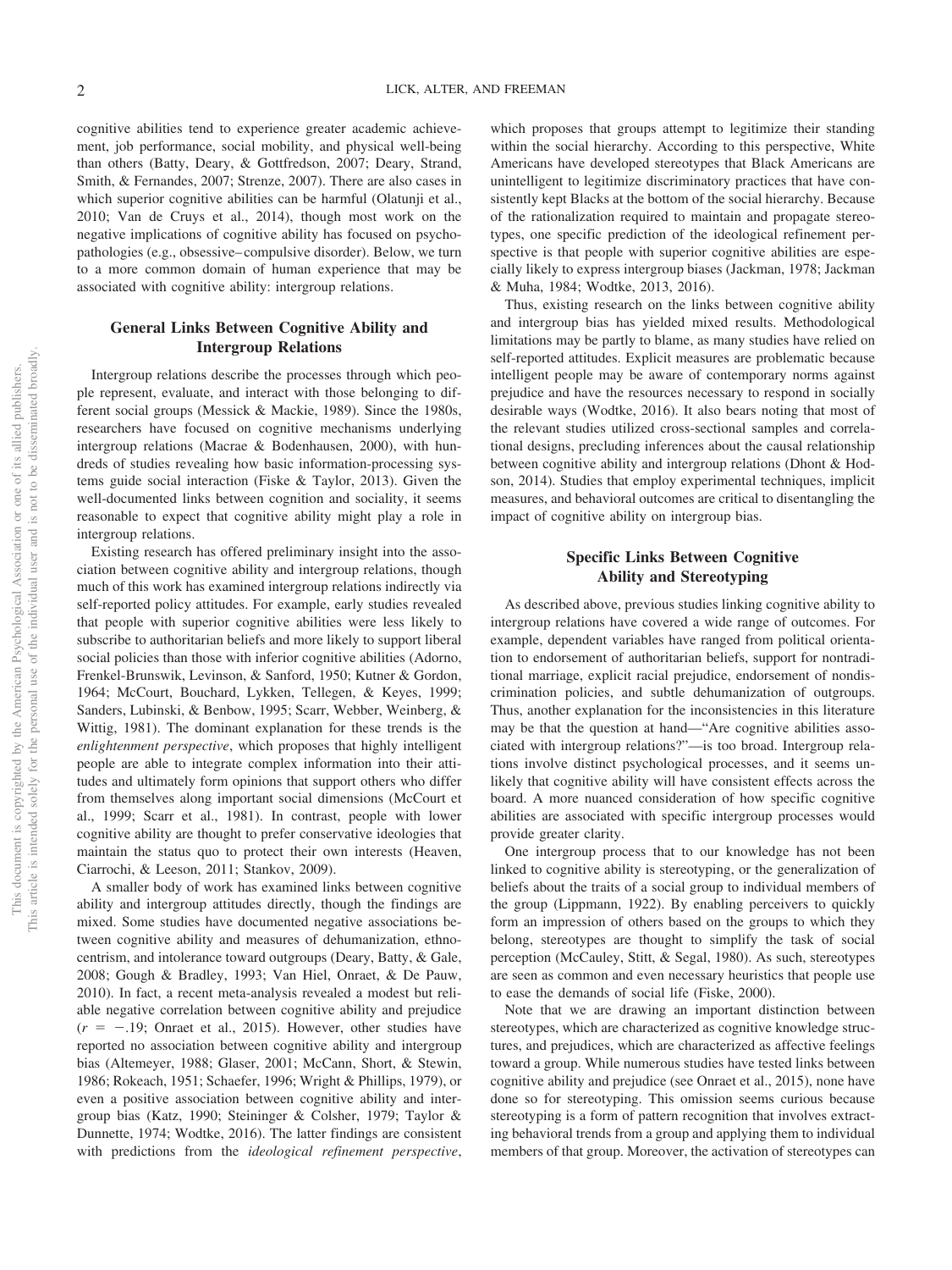occur through computational processes that overlap with nonsocial associations (Freeman & Ambady, 2011), highlighting stereotypes as a byproduct of more general cognitive processes. It therefore seems possible that superior pattern detectors are especially adept at acquiring stereotypes.

Of course, just because people can extract stereotypes about groups does not necessarily mean they will use those stereotypes to evaluate others. Social psychologists have long distinguished between stereotype activation (i.e., accessibility of stereotypical knowledge) and stereotype application (i.e., use of stereotypical knowledge when evaluating others; [Kunda & Spencer, 2003;](#page-17-4) Kundra & Sinclair, 1999). Stereotype activation is thought to be largely unavoidable, as even members of negatively stereotyped groups activate stereotypical knowledge about their group (Devine, 1989). Stereotype application is subject to conscious control: People who are motivated by egalitarian ideals (Devine, Monteith, Zuwerink, & Elliot, 1991; [Plant & Devine, 1998\)](#page-18-2) and have cognitive resources necessary to overcome heuristic information processing (Gilbert & Hixon, 1991) can successfully inhibit stereotypes. This distinction gives rise to several possibilities about the association between pattern detection ability and stereotyping. First, people with superior cognitive abilities may neither activate nor apply stereotypes. This proposal is consistent with the enlightenment perspective described above, which predicts a negative association between cognitive ability and intergroup bias (McCourt et al., 1999; Scarr et al., 1981). Second, people with superior cognitive abilities may active stereotypical knowledge, but inhibit that knowledge before applying it to others. This proposal is consistent with the idea that cognitive resources are necessary to avoid stereotyping (Gilbert & Hixon, 1991); people with higher cognitive ability have access to more resources, resulting in low rates of stereotype application. Third, people with superior cognitive abilities may readily activate stereotypes and apply stereotypes. This proposal is consistent with predictions from the ideological refinement perspective, which hypothesize that highly intelligent people are more likely to express intergroup biases than are less intelligent people [\(Glaser, 2001;](#page-17-3) Jackman & Muha, 1984; Wodtke, 2016). New studies are necessary to adjudicate between these predictions about the association between cognitive ability and stereotyping.

#### **The Current Research**

In summary, although cognitive processes have featured prominently in contemporary studies of intergroup relations, researchers have yet to examine links between cognitive ability and stereotyping (Dhont & Hodson, 2014; Hodson & Busseri, 2012). The current research aims to fill this gap by testing associations between a core aspect of cognitive ability—pattern recognition—and processes involved in stereotyping. Studies 1–5 provide a pure test of our hypotheses using novel stereotypes about fictional groups, which controls for between-person variability in factors such as stereotype exposure, stereotype endorsement, political affiliation, and motivation to control bias. Study 6 extends our findings to existing stereotypes with real-world implications. The studies employ diverse methodologies to provide a rich understanding of how cognitive abilities predict the learning, activation, application, and updating of social stereotypes.

#### **Study 1**

Stereotypes are generalizations about the traits of social groups that are applied to individual members of those groups. To make such generalizations, people must detect a reliable pattern among members of a particular group and must categorize an individual as belonging to that group. Both processes rely on pattern detection ability. These findings suggest that superior pattern detectors may be well equipped to learn and apply stereotypes. Study 1 tested these hypotheses in a novel groups paradigm that enabled us to examine learning as well as application of stereotypical knowledge as a function of pattern detection ability.

#### **Method**

**Participants.** Two hundred seventy-one Mechanical Turk users  $(M<sub>age</sub> = 36.71 \text{ years}, SD<sub>age</sub> = 11.54 \text{ years}, 46\% \text{ male}, 79\% \text{ White})$ completed the study. Studies have shown that Mechanical Turk participants follow instructions at least as closely as those from traditional subject pools, providing high-quality data that replicate classic effects from social and cognitive psychology [\(Paolacci, Chandler, &](#page-18-3) [Ipeirotis, 2010;](#page-18-3) Paolacci & Chandler, 2014). Also, Mechanical Turk participants are more diverse than most undergraduate psychology pools (Buhrmester, Kwang, & Gosling, 2011). This was especially important for the current studies, given our focus on cognitive ability. Sampling university undergraduates could have restricted the range of cognitive ability in our samples, reducing statistical power to detect effects. Mechanical Turk provided an efficient method for collecting high-quality data from a large sample of people with varying levels of cognitive ability.

We could not locate relevant studies on which to base a power analysis, so we aimed to collect a large sample  $(N = 275)$  that provided sufficient power to detect relatively small effects. Specifically, 258 participants were required for 90% power to detect a correlation of 0.2 at  $\alpha = .05$ .

**Procedure.** Mechanical Turk users completed two ostensibly unrelated tasks in counterbalanced block order. In the stereotyping task, they assumed the role of an intergalactic explorer encountering an alien species for the first time. Participants were to learn about the aliens' behaviors to report home about this new species. The task began with a learning phase in which participants saw images of 36 aliens paired with unique behaviors. Half of the aliens were paired with friendly behaviors (e.g., gave another alien a box of chocolates) and half of the aliens were paired with unfriendly behaviors (e.g., stole candy from a baby alien; [Table 1\)](#page-4-0). The aliens themselves varied along four dimensions— color (*yellow, red, blue*), shape (*round, square, oval*), eye size (*large, medium, small*), and ear type (*none, straight, curved;* Figure 1). Most of these features were equally associated with friendly and unfriendly behaviors, but 80% of the blue aliens were paired with unfriendly behaviors and 80% of the yellow aliens were paired with friendly behaviors. Participants viewed the alien behaviors in random order at their own pace, pressing the spacebar when they were ready to proceed to the next pairing. After viewing all 36 alien/behavior pairings, participants completed an identification test. They were presented a behavioral statement from the learning phase alongside a visual line-up of six aliens (two blue, two red, two yellow) and asked to identify which alien had performed the behavior in question (see Figure 2). Participants responded to a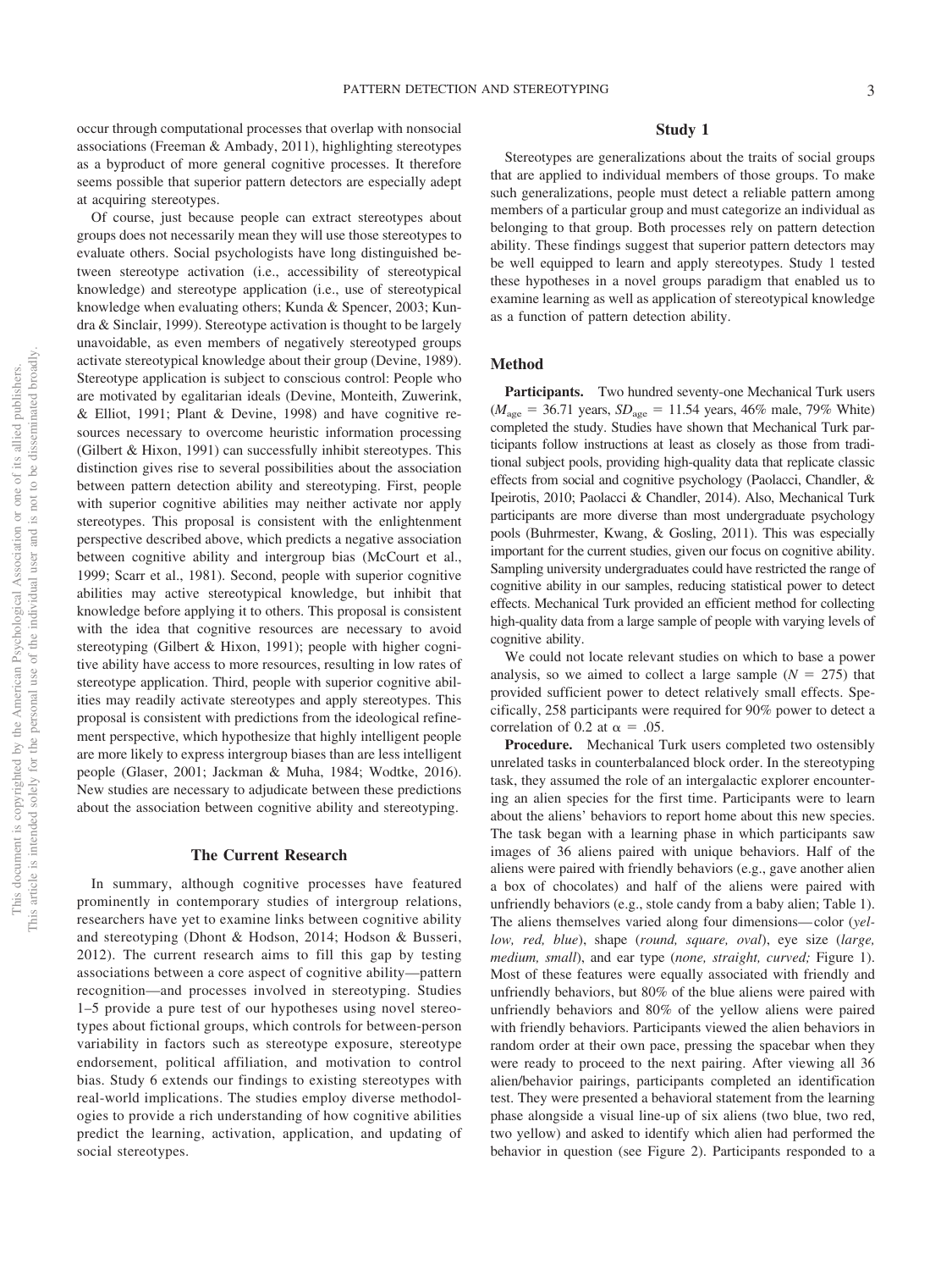<span id="page-4-0"></span>Table 1 *Friendly and Unfriendly Behaviors Used in Stereotype Learning Phase*

| Friendly behaviors                                                                         | Unfriendly behaviors                                    |
|--------------------------------------------------------------------------------------------|---------------------------------------------------------|
| Gave another alien a bouquet of flowers.                                                   | Spat in another alien's face.                           |
| Helped an elderly alien across the street.                                                 | Stole another alien's food.                             |
| Lifted a heavy box for an injured alien.                                                   | Spray painted curse words on another alien's fence.     |
| Sent flowers to a sick alien.                                                              | Shouted at a young alien for no good reason.            |
| Mowed an elderly alien's lawn free of charge.                                              | Made fun of another alien who tripped and fell.         |
| Donated clothes to a shelter for homeless aliens.                                          | Intentionally frightened another alien's young brother. |
| Threw a party to celebrate a lonely alien's birthday.                                      | Tore up a neighbor alien's newly planted flowers.       |
| Offered to take care of another alien's pet.                                               | Threw a rock through another alien's window.            |
| Taught another alien to read and write.                                                    | Won several prizes after cheating in a lottery.         |
| Put on a play for elderly aliens in a retirement home. Teased and belittled a young alien. |                                                         |
| Worked at a soup kitchen for homeless aliens.                                              | Punched another alien in the face for no good reason.   |
| Donated to a charity for poor aliens.                                                      | Spread false rumors about other aliens.                 |
| Tended to a sick alien.                                                                    | Stole candy from an alien baby.                         |
| Destroyed a public painting that other aliens loved.                                       | Spent many hours comforting a sad alien.                |
| Started a free class to teach young aliens to swim.                                        | Tripped other aliens by smearing oil on a footpath.     |
| Helped an alien who had fallen.                                                            | Threw sand in another alien's face for no good reason.  |
| Gave another alien a box of chocolates.                                                    | Laughed and jeered at a homeless alien.                 |
| Cooked several meals for an alien who was sick.                                            | Refused to help an elderly alien across the street.     |

total of 12 line-ups, with 6 trials assessing friendly behaviors and 6 trials assessing unfriendly behaviors.

In a counterbalanced block, participants completed a test of pattern detection ability. The items were drawn from Raven's Advanced Progressive Matrices [\(Raven et al., 2004\)](#page-18-0), a wellvalidated measure of pattern detection ability that is highly correlated with both general and fluid intelligence (Carpenter et al., 1990; DeShon et al., 1995). In each test item, participants were presented with a  $3 \times 3$  matrix containing letters, numbers, or abstract symbols. Each matrix progressed in a systematic fashion—for example, numbers doubling from one cell to the next (e.g.,  $2 - 4 - 8 - 16 - 32 - 64 - 128 - 256$ ). The final cell in each matrix was left blank, such that participants had to discern the pattern to fill in the missing space with one of several multiplechoice answers. Participants completed 19 items in total, including 9 symbol matrices, 5 letter matrices, and 5 number matrices. After completing both tasks, participants provided demographic information and were debriefed about the study aims.

#### **Results and Discussion**

The learning phase was structured such that 80% of the blue aliens were paired with unfriendly behaviors and 80% of the



We hypothesized that participants with superior pattern detection abilities would efficiently learn social stereotypes, committing more stereotype-consistent errors in the alien identification task than participants with inferior pattern detection abilities. We tested our hypothesis by separately regressing the number of each outcome participants achieved in the identification task (*correct re-*



*Figure 1.* Sample alien targets differing in color (*red, yellow, blue*), shape (*oval, circle, square*), eye size (*small, medium, large*), and ears (*none, straight, curly*). See the online article for the color version of this figure.



*Figure 2.* Sample line-up identification item in which participants had to select the alien who had committed the depicted behavior. See the online article for the color version of this figure.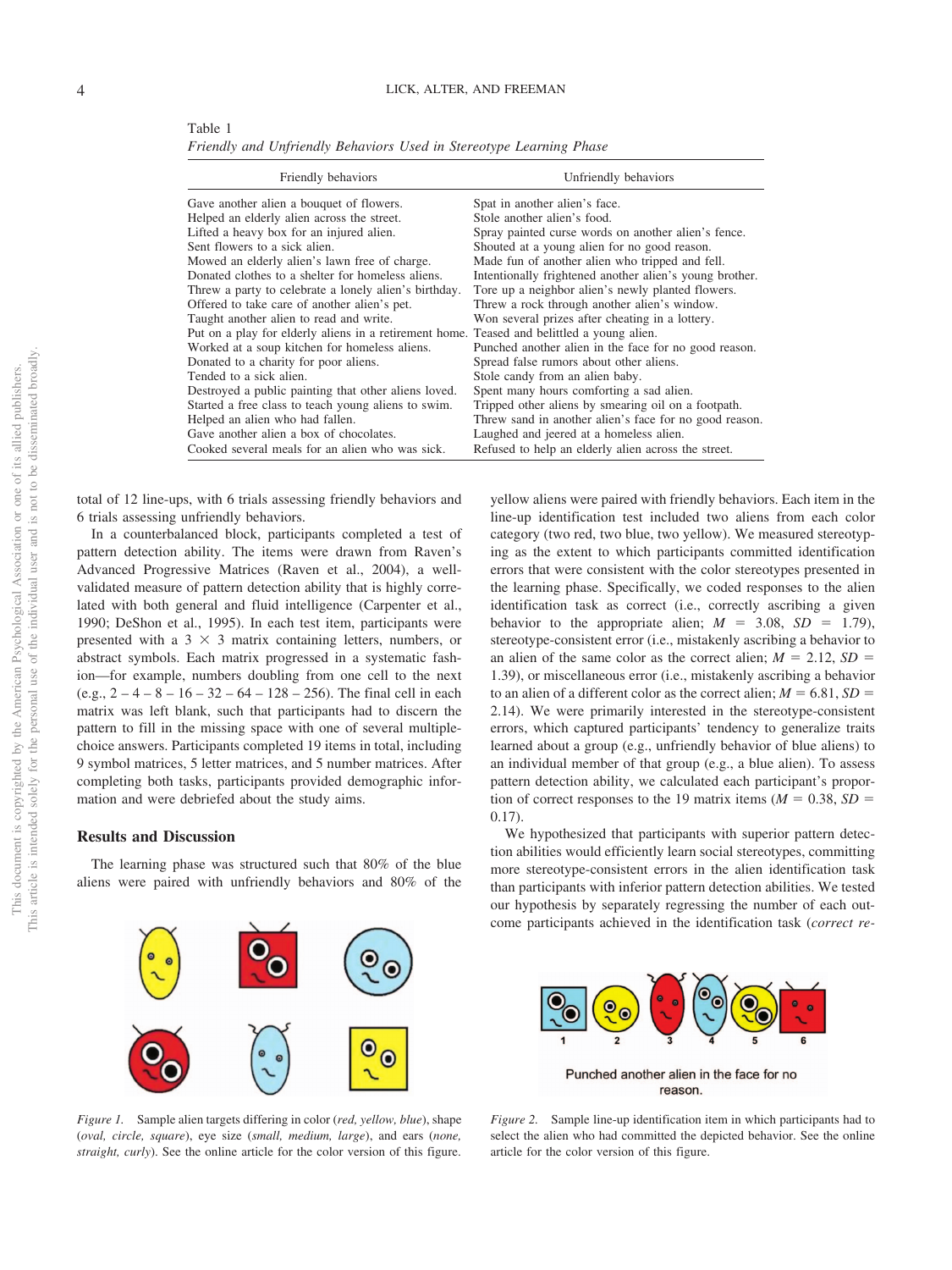*sponse, stereotype-consistent error, miscellaneous error*) onto pattern detection ability. Relative to inferior pattern detectors, superior pattern detectors responded to more questions correctly,  $B = 1.33$ ,  $SE = 0.62$ ,  $t = 2.15$ ,  $p = .033$ ,  $R^2 = 0.02$ , and made fewer miscellaneous errors,  $B = -2.50$ ,  $SE = 0.73$ ,  $t = -3.42$ ,  $p = .001$ ,  $R^2 = 0.04$ . Consistent with predictions, however, superior pattern detectors also made more stereotype-consistent errors,  $B = 1.17$ , *SE* = 0.48,  $t = 2.46$ ,  $p = .015$ ,  $R^2 = 0.02$ . In follow-up analyses, we examined the proportion of stereotype-consistent errors to total errors as a function of pattern detection ability. Here again, superior pattern detectors were significantly more likely to make stereotype-consistent errors than were inferior pattern detectors,  $B = 0.17$ ,  $SE = 0.06$ ,  $t = 2.99$ ,  $p = .003$ ,  $R^2 = 0.03$ .<sup>1</sup>

Study 1 revealed an association between cognitive ability and stereotyping. Superior pattern detectors achieved relatively high accuracy when recalling the behaviors of novel aliens. On trials resulting in misidentifications, however, superior pattern detectors tended to err in a stereotype-consistent manner. That is, superior pattern detectors tended to ascribe friendly behaviors to the wrong yellow alien and unfriendly behaviors to the wrong blue alien. Pattern detection ability was therefore positively associated with the learning and application of stereotypical knowledge about novel groups.

#### **Study 2**

Study 1 provided preliminary evidence for an association between pattern detection and stereotyping, but it could not differentiate between the distinct processes of stereotype activation and stereotype application. Stereotype activation is thought to be largely automatic, indicating accessibility of stereotypical knowledge regardless of one's personal endorsement of that knowledge (Brewer, 1988; [Perdue & Gurtman, 1990;](#page-18-4) Pratto & Bargh, 1991). Stereotype application is thought to reflect more controlled processing that results in the utilization of stereotypical knowledge to evaluate an individual group member (Devine, 1989). Because application is subject to effortful cognitive processing, people who are motivated by egalitarian ideals and who have sufficient cognitive resources can avoid applying stereotypes even when they have been activated (Devine et al., 1991; Gilbert & Hixon, 1991).

These distinctions raise additional questions about the links between pattern detection and stereotyping. To the extent that superior pattern detectors efficiently learn behavioral patterns about social groups, they may be particularly likely to active stereotypes upon encountering individual group members. Predictions about pattern detection and stereotype application are less clear. On the one hand, superior pattern detectors might not apply stereotypes because they have the cognitive resources necessary to overcome heuristic processing. On the other hand, superior pattern detectors might apply stereotypes readily because their cognitive system is highly tuned to patterns, of which stereotypes are one example. Study 2 tested these possibilities by comparing associations between pattern detection ability, stereotype activation, and stereotype application for novel categories.

#### **Method**

**Procedure.** Participants completed a series of ostensibly unrelated tasks described as a pilot test for future research. First, participants completed the learning phase described in Study 1. They viewed 36 alien/behavior pairings in random order, with 80% of the blue aliens performing unfriendly behaviors and 80% of the yellow aliens performing friendly behaviors. Next, they completed two additional tasks in counterbalanced block order.

One of these blocks involved a lexical-decision task to assess stereotype activation. On each trial, participants saw a fixation cross (500 ms) followed by one of three color splashes (*red, yellow, blue*; 250 ms), an inter stimulus interval (200 ms), and a letter string. They had to decide via button press whether the letter string represented a real word or not. Critically, some of the letter strings were stereotypical of yellow aliens (*friendly, kind, nice, generous, warm*), some were stereotypical of blue aliens (mean, *cruel, hateful, violent, unfriendly*), some were nonstereotypical (*alert, witty, artistic, gullible, elderly*), and some were nonwords. The nonwords were random combinations of the letters in each of the stereotypical and nonstereotypical words, ensuring the targets were of equal length (*drflynei, dikn, cnie, oresngue, rwma, iyunnedlfr, aenm, euclr, auehlft, envtloi*). Participants completed 75 lexical decision trials total, with color splashes and letter strings paired randomly throughout.

The other block involved an explicit rating task to assess stereotype application. Participants viewed a series of 15 aliens (5 red, 5 blue, 5 yellow) in random order and evaluated each one along six dimensions—two stereotypically blue traits (*mean, cruel*), two stereotypically yellow traits (*friendly, kind*), and two nonstereotypical traits (*witty, artistic*)— using 9-point rating scales  $(1 = not at all to 9 = extremely)$ . Participants received as much time as necessary to render each judgment.

Upon finishing both stereotyping tasks, participants completed the 19 matrix problems from Study 1 as a measure of pattern detection ability. Finally, they provided demographic information and were debriefed about the study aims.

**Participants.** Two hundred forty-six Mechanical Turk users  $(50\% \text{ male}, 78\% \text{ White}, M_{\text{age}} = 35.13 \text{ years}, SD_{\text{age}} = 10.88 \text{ years})$ completed the study.

<sup>&</sup>lt;sup>1</sup> Because these data were collected online for a relatively small incentive, participants had little motivation to perform well. A reviewer pointed out that participants who were unmotivated may have performed poorly on both the line-up test and the pattern detection test, raising the possibility that our findings may have been driven by motivation rather than cognitive ability. To test this hypothesis, we ran a follow-up study  $(N = 234)$ Mechanical Turk users;  $61\%$  female;  $72\%$  White;  $M_{\text{age}} = 36.52$  years) that included an attention check in the line-up test ("Select option 4 from the list below") and a three-item scale tapping self-reported motivation to perform well (e.g., "I tried my very best to answer the pattern completion questions correctly;"  $\alpha$  = .82). We replicated our original finding, such that the proportion of stereotype-consistent errors was higher among superior pattern detectors compared with inferior pattern detectors,  $B = 0.12$ ,  $SE =$ 0.06,  $t = 2.23$ ,  $p = .027$ ,  $R^2 = 0.02$ . Only 18 participants (7.7% of the sample) failed the attention check, and the association between pattern detection and stereotype-consistent errors remained significant when excluding these participants,  $B = 0.12$ ,  $SE = 0.06$ ,  $t = 2.01$ ,  $p = .046$ ,  $R^2 =$ 0.02. The interaction of pattern detection ability and self-reported motivation did not significantly predict the proportion of stereotype-consistent errors,  $B = 0.08$ ,  $SE = 0.08$ ,  $t = 1.02$ ,  $p = .309$ ,  $R^2 = 0.03$ . Thus, the findings reported in Study 1 do not appear to be an artifact of low motivation. We return to these points in the General Discussion.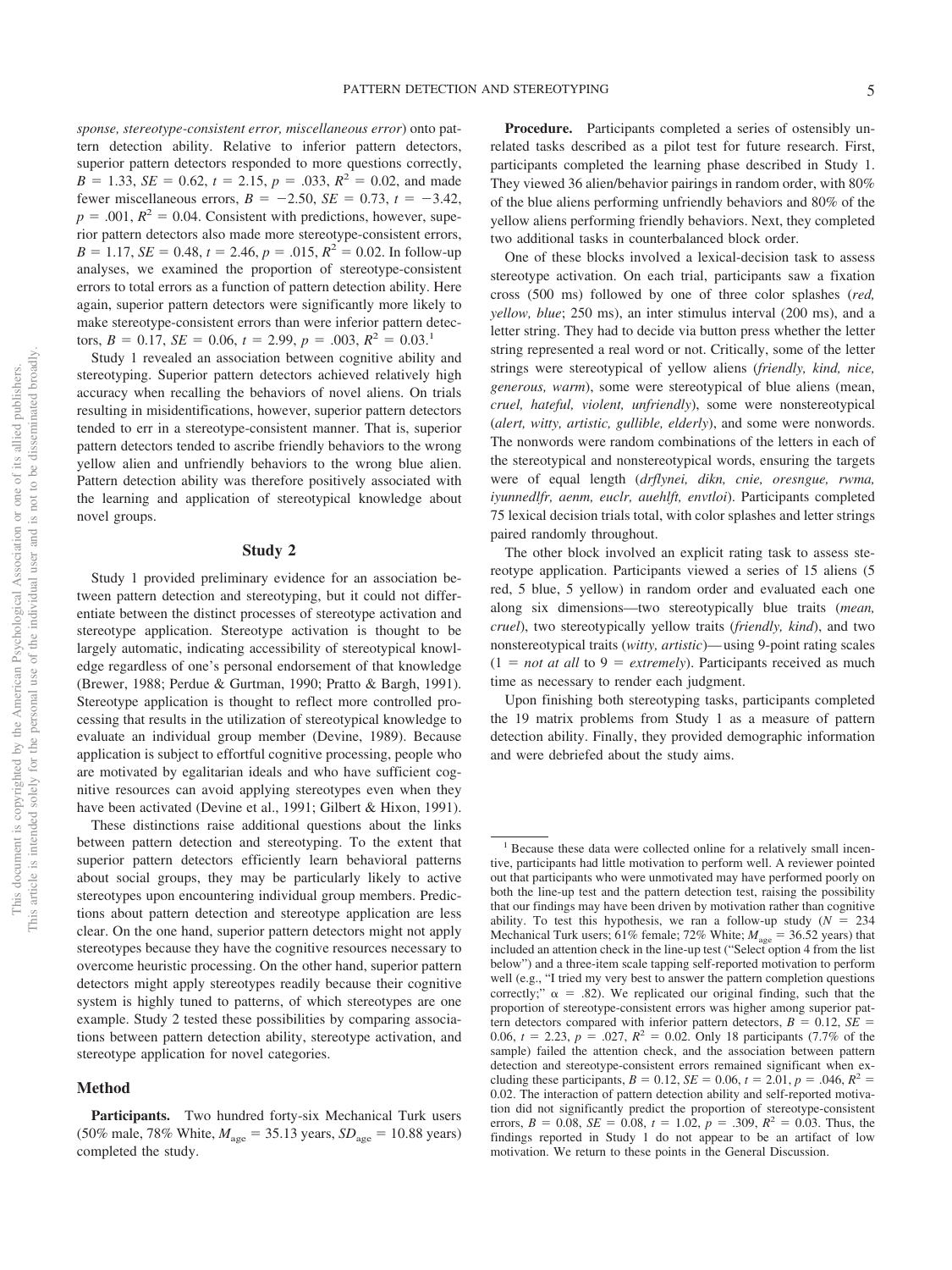#### **Results and Discussion**

We calculated the proportion of correct matrix responses for each participant as a measure of pattern detection ability  $(M =$ 0.33,  $SD = 0.19$ ). We operationalized stereotype activation in the lexical-decision task as response facilitation when recognizing stereotypical words relative to nonstereotypical words following a relevant prime (e.g., faster response to the target word *friendly* following a blue prime compared with a red prime). Consistent with prior research (Wittenbrink, Judd, & Park, 2001), we excluded lexical decision responses that resulted in incorrect word/ nonword decisions (6.07% of trials) as well as those with latencies less than 150 ms (1.44% of trials) or greater than 3000 ms (0.86% of trials). As is common with reaction time (RT) measures, the distribution of response latencies was positively skewed, so we applied a log transformation to satisfy statistical assumptions. We then subtracted response latencies for word/nonword decisions on trials that presented stereotype-irrelevant pairings (e.g., blue color followed by the target word *artistic*) from response latencies for word/nonword decisions on trials that presented stereotypeconsistent pairings (e.g., blue color followed by the target word *friendly*). We aggregated the resulting values within participant as a measure of the extent to which each person activated stereotypes related to alien color, such that higher values indicated greater stereotype activation.

We operationalized stereotype application as higher explicit ratings for stereotype-consistent traits relative to stereotypeirrelevant traits for each alien (e.g., rating blue aliens as being more *friendly* than *artistic*). Specifically, we subtracted average ratings for the stereotype-irrelevant traits for each alien from average ratings for the stereotype-consistent traits for each alien. We aggregated the resulting values within participant as a measure of the extent to which each person explicitly applied stereotypes related to alien color, such that higher values indicated greater stereotype application.

**Stereotype activation.** We began by exploring outcomes related to stereotype activation, operationalized as response facilitation for stereotype-consistent compared with stereotype-irrelevant

words in the lexical-decision task. We first tested whether participants showed evidence of stereotype activation overall by subjecting average stereotype activation to a one-sample *t* test against a null value of 0. Mean levels of stereotype activation were significantly greater than  $0, t(198) = 150.79, p < .001, d = 10.66,$ such that participants responded about 30 ms faster  $(M = 26.77)$  $ms, SD = 112.28 \text{ ms}$ ) for stereotypical color/word pairings relative to nonstereotypical color/word pairings. This finding serves as a manipulation check indicating that participants learned the association between alien color and friendly traits.

We then turned to our focal analysis regarding the association between pattern detection and stereotype activation. Specifically, we regressed each participant's stereotype activation score onto their pattern detection score. As expected, superior pattern detectors showed greater stereotype activation than did inferior pattern detectors,  $B = 0.60$ ,  $SE = 0.24$ ,  $t = 2.50$ ,  $p = .013$ ,  $R^2 = 0.03$ (Figure 3a).

**Stereotype application.** We also explored stereotype application, operationalized as higher explicit ratings on traits that were stereotype-consistent compared with stereotypeinconsistent for a given alien. We first tested whether the sample showed evidence of stereotype application overall by subjecting average scores to a one-sample *t* test against a null value of 0. Mean levels of stereotype application were significantly greater than 0,  $t(218) = 3.04$ ,  $p = .003$ ,  $d = 0.20$ , such that participants rated aliens about 0.23 points higher  $(SD =$ 1.13) on stereotypical traits relative to nonstereotypical traits. This finding serves as a manipulation check indicating that participants learned the association between color and friendliness for alien targets.

We then turned to our focal analysis regarding the association between pattern detection and stereotype application. Specifically, we regressed each participant's stereotype application score onto their pattern detection score. Compared with inferior pattern detectors, superior pattern detectors showed greater stereotype application,  $B = 1.02$ ,  $SE = 0.44$ ,  $t = 2.31$ ,  $p = .022$ ,  $R^2 = 0.03$  (Figure 3b).



*Figure 3.* Implicit stereotype activation (a) and explicit stereotype application (b) as a function of pattern detection ability in Study 2. Note that Figure 3a depicts raw RT differences for ease of interpretation; the analysis was conducted on log transformed data to satisfy regression assumptions.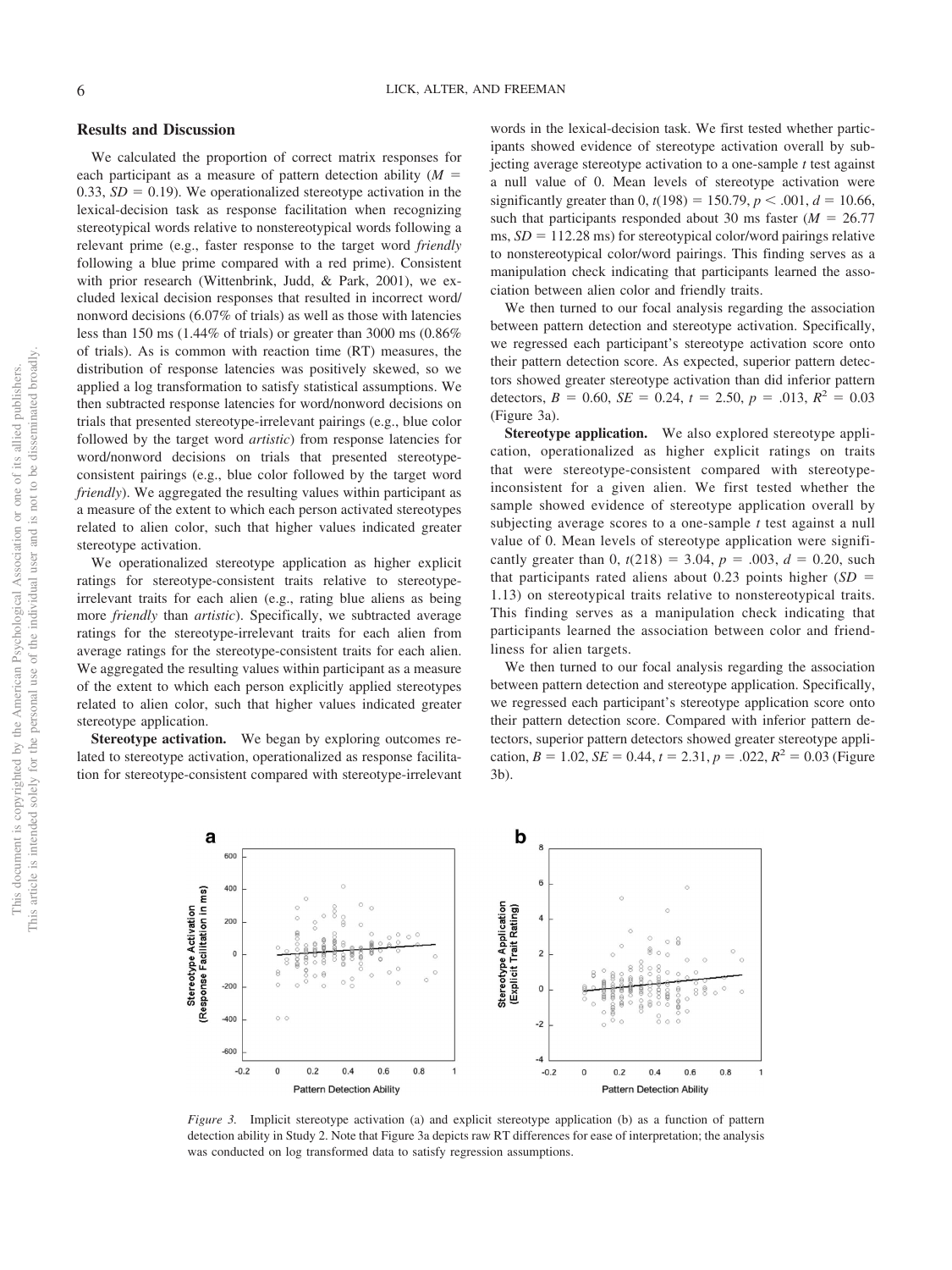Study 2 extended our initial findings by differentiating two unique aspects of stereotyping. We found that participants with superior pattern detection abilities showed greater implicit activation of stereotypes as well as greater explicit application of stereotypes relative to participants with inferior pattern detection abilities. These findings are broadly consistent with other work documenting a positive relationship between cognitive ability and intergroup bias [\(Glaser, 2001;](#page-17-3) Katz, 1990; Steininger & Colsher, 1979; Wodtke, 2016). Superior pattern detectors are adept at learning the behavioral traits of novel social groups and subsequently both activating and applying that knowledge when evaluating individual category members.

#### **Study 3**

Thus far, we have uncovered a consistent link between pattern detection and stereotyping. The same general trend emerged whether stereotyping was assessed with categorical misidentification (Study 1), implicit activation (Study 2), or explicit application (Study 2). Although the findings described up to this point were internally consistent, two additional points deserve mention. First, our initial studies assessed stereotypes about novel alien categories. This procedure provided experimental control for assessing both the initial learning and subsequent use of stereotypes, but it was also different from stereotyping as it applies to other people. Second, although the initial studies assessed stereotyping using well-established techniques (e.g., lexical-decision task), the novel social category made the stakes relatively low. Stereotypes have garnered so much empirical attention because they often result in harmful behaviors (Correll, Park, Judd, & Wittenbrink, 2002; Eberhardt, Davies, Purdie-Vaughns, & Johnson, 2006). It remains to be seen whether pattern detection is associated with stereotyping when the stakes are higher—for instance, when the targets in question are other people for whom stereotype application will have a negative effect.

Motivations for stereotype suppression were largely absent from Studies 1–2 because of the hypothetical nature of the task and the novel social category of aliens. As such, there may have been greater concordance between stereotype activation and stereotype application than we would expect to see in the real world, where egalitarian norms come into play. In these cases, superior pattern detectors may draw upon cognitive resources to tamp down stereotyping and protect unknown others from harm, consistent with predictions derived from the enlightenment perspective (McCourt et al., 1999; Scarr et al., 1981). It is also possible that superior pattern detectors will continue to apply stereotypes in a selfserving manner, consistent with predictions derived from the ideological refinement perspective [\(Glaser, 2001;](#page-17-3) Jackman & Muha, 1984; Wodtke, 2016). Study 3 sought to extend our findings to human targets and a behavioral measure of stereotyping with tangible, real-world outcomes.

#### **Method**

**Participants.** One hundred fifty-three Mechanical Turk users  $(45\% \text{ male}, 75\% \text{ White}, M_{\text{age}} = 31.74 \text{ years}, SD_{\text{age}} = 9.99 \text{ years})$ completed the study. Note that the sample is smaller than in our previous studies. For this and all subsequent studies, we decided our stopping rule for data collection based upon a power analysis of the sample size necessary to detect the average effect size observed in Studies 1 and 2 ( $N = 160$ ).

**Procedure.** Participants completed a series of ostensibly unrelated tasks described as a pilot test for future research. The first task was presented as a test of person memory. Similar to Studies 1 and 2, participants viewed 36 targets paired with one-sentence behavioral descriptions with the goal of memorizing which behavior went with which target. Instead of aliens, however, the targets in this study were realistic male faces. We created stimuli using FaceGen Modeler [\(Blanz & Vetter, 1999\)](#page-16-0), which estimates facial phenotypes based on several hundred three-dimensional scans of real people. We set all phenotypic features at their population average and created 36 unique identities. Next, we systematically manipulated one feature of each identity—sellion width (i.e., the upper part of the nose bridge). Specifically, we made the sellion on one half of the faces two standard deviations narrower than the population average and we made the sellion on the other half of the faces two standard deviations wider than the population average (see Figure 4). We paired stimuli with behaviors such that 80% of the faces with a narrow sellion were friendly and 80% of the faces with a wide sellion were unfriendly.<sup>2</sup> As before, participants viewed each slide individually and in random order, advancing at their own pace.

We told participants we were interested in their ability to remember the face and behavior pairings after a brief delay, so they next completed an intermittent task that was ostensibly unrelated to the first. This second task was a monetary trust game that purportedly involved other participants. We took several steps to enhance the naïve realism of the game. First, we stressed to participants that they were playing for real money, urging them to make their decisions carefully to maximize profits. Second, before the game began, participants selected an avatar from a large set of faces that would represent them to other players. Third, each trial of the trust game began with a delay of random length (1,000  $ms -10,000$  ms) while the computer was purportedly finding a new partner for them to play with. In reality, there were no partners; participants were presented with a fixed set of avatars presented in random order.

The trust game happened iteratively, such that participants had a new partner on each round. At the beginning of the game, participants were led to believe they had been randomly assigned to the role of Player 1, who was designated as the "giver." On each trial, they received \$1.00 and had an opportunity to give some amount of that money to their partner (five options: \$0.00, \$0.25, \$0.50, \$0.75, \$1.00). Whatever amount they gave to their partner would then be tripled, and the partner could return as much or as little money as they wanted to the participant. For example, if the participant allocated \$0.50 to their partner, the partner would hypothetically receive \$1.50 they could then split between the two

<sup>&</sup>lt;sup>2</sup> A pilot test revealed no preexisting associations between behavioral traits and sellion width. Thirty-three Mechanical Turk participants viewed a subset of male faces varying in sellion width in random order and rated each one in terms of its attractiveness, warmth, aggressiveness, and intelligence  $(1 = not at all to 9 = extremely)$ . There were no significant differences between faces with a wide sellion and a narrow sellion in ratings of attractiveness ( $p = .880$ ), warmth ( $p = .454$ ), aggressiveness  $(p = .226)$ , or intelligence  $(p = .300)$ . Thus, differences in behavior toward the faces in Study 4 are not attributable to baseline trait inferences related to sellion width.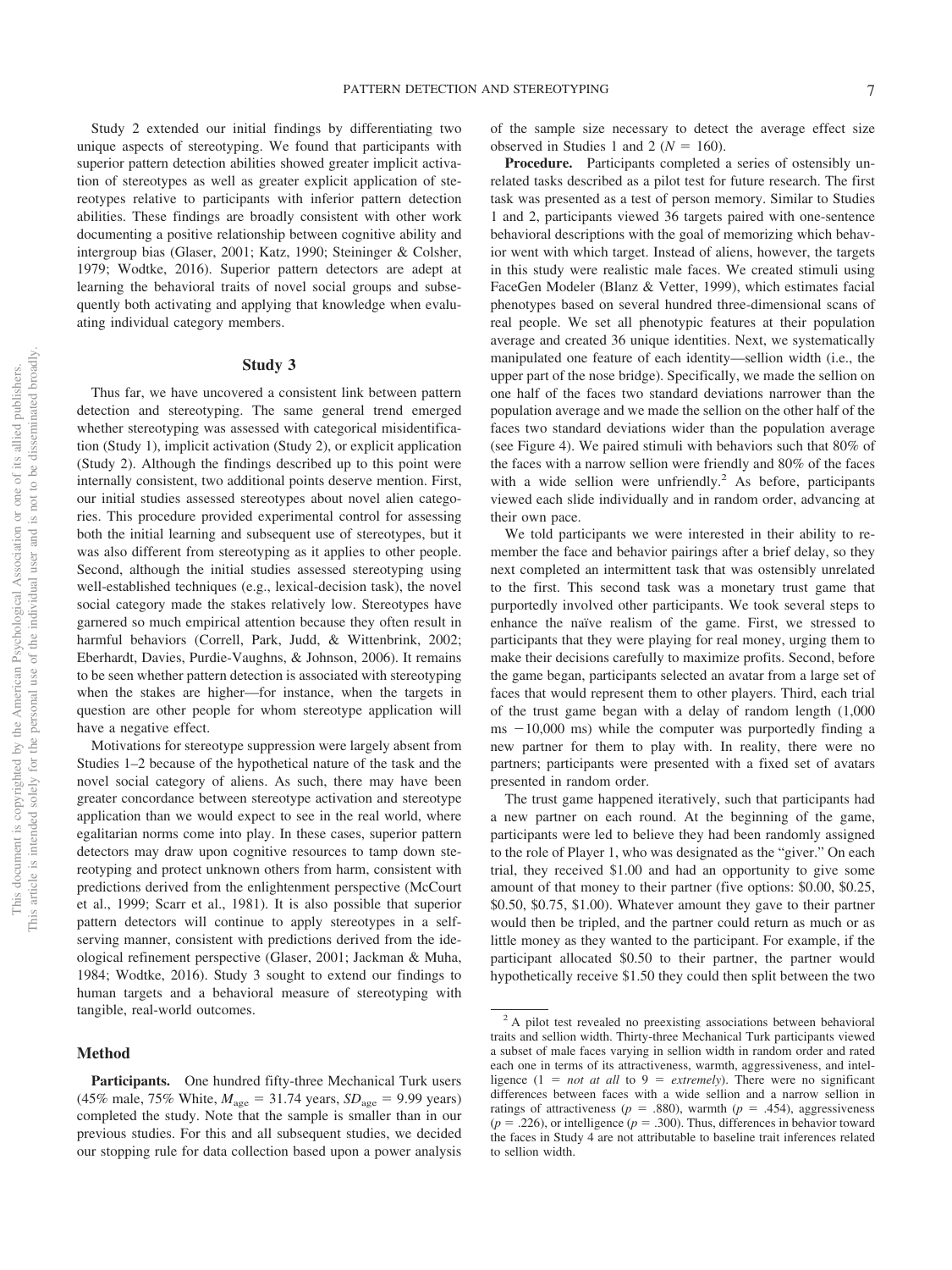

*Figure 4.* Sample alien targets differing in sellion width (i.e., the width of the upper nose bridge). Faces in the top row have a narrow sellion  $(-2 SD)$ from the population mean); faces in the top row have a wide sellion  $(+2)$ *SD* from the population mean). See the online article for the color version of this figure.

parties as they saw fit. We did not provide feedback about monetary gains on a trial-by-trial basis to ensure participants did not make inferences about the friendliness of facial traits embodied by the avatars. Instead, participants believed they would learn about their total earnings at the end of the study.

The trust game involved 12 rounds, each one supposedly involving a different partner. On eight of the rounds, participants were paired with a partner whose avatar varied in sellion width (4 wide, 4 narrow). These avatars were created in the same method described above for the learning task, but they differed in identity so that we could test whether participants generalized stereotypes form one group to novel targets that shared features with that group. The other four rounds involved female avatars with no systematic variability in sellion width, which were intended as distractors to reduce the likelihood participants would guess the study's intent.

After finishing the trust game, participants completed the test of pattern detection ability from Study 1. Only then did they learn there would be no memory test of the faces presented during the learning phase. Instead, they provided demographic information and were debriefed about the study aims.

#### **Results and Discussion**

We calculated the proportion of correct matrix responses for each participant as a measure of pattern detection ability  $(M =$  $0.38$ ,  $SD = 0.21$ ). We operationalized stereotyping in the trust game as a tendency to give more money to partners whose avatars had a narrow sellion (which was paired with friendly behavior during the learning phase) than to partners whose avatars had a wide sellion (which was paired with unfriendly behavior during the learning phase). Specifically, we subtracted the average amount of money participants gave to partners whose avatars had a wide sellion from the average amount of money participants gave to partners whose avatars had a narrow sellion. Thus, higher values indicated trust game behaviors that were consistent with the stereotypes presented in the learning phase.

Before conducting analyses, we decided to exclude participants who indicated they had completed behavioral trust games on Mechanical Turk in the past and who had no variability in their responses (i.e., gave the same amount of money to partners on every trial). The remaining sample of 98 participants provided more than 80% power to detect medium effects  $(r = .30)$ , consistent with effect sizes from Studies 1 and 2.

We began by testing whether participants allocated money in a stereotype-consistent manner during the trust game overall. Recall that we subtracted each participant's average monetary allocation to avatars with a wide sellion from their average monetary allocation to avatars with a narrow sellion, such that positive values indicated stereotype-consistent behavior. We subjected these scores to a one-sample *t* test against a null value of 0. Indeed, participants behaved in a stereotype-consistent manner during the trust game, offering about \$0.13 less per trial  $(M = 0.13, SD =$ 0.06) to partners whose avatars had a wide compared with a narrow sellion,  $t(98) = 12.14$ ,  $p < .001$ ,  $d = 1.22$ . This finding serves as a manipulation check indicating that participants learned the association between sellion width and friendliness of male faces.

We next turned to our focal analysis of trust game behavior as a function of pattern detection ability. We regressed the difference in each participant's monetary allocation between avatars with a wide sellion and a narrow sellion onto their score from the pattern detection test. As in the prior studies, superior pattern detectors behaved in a more stereotype-consistent manner than did inferior pattern detectors. Specifically, superior pattern detectors gave more money to avatars with narrow as opposed to wide sellions,  $B = 1.38$ ,  $SE = 0.59$ ,  $t = 2.36$ ,  $p = .020$ ,  $R^2 = 0.05$  (see Figure 5).

Study 3 revealed that superior pattern detectors acted in a stereotype-consistent fashion during a behavioral trust game, offering less money to partners whose avatars had facial features that were previously linked to unfriendly behaviors as opposed to



*Figure 5.* Stereotype-consistent trust game behavior as a function of pattern detection ability in Study 3.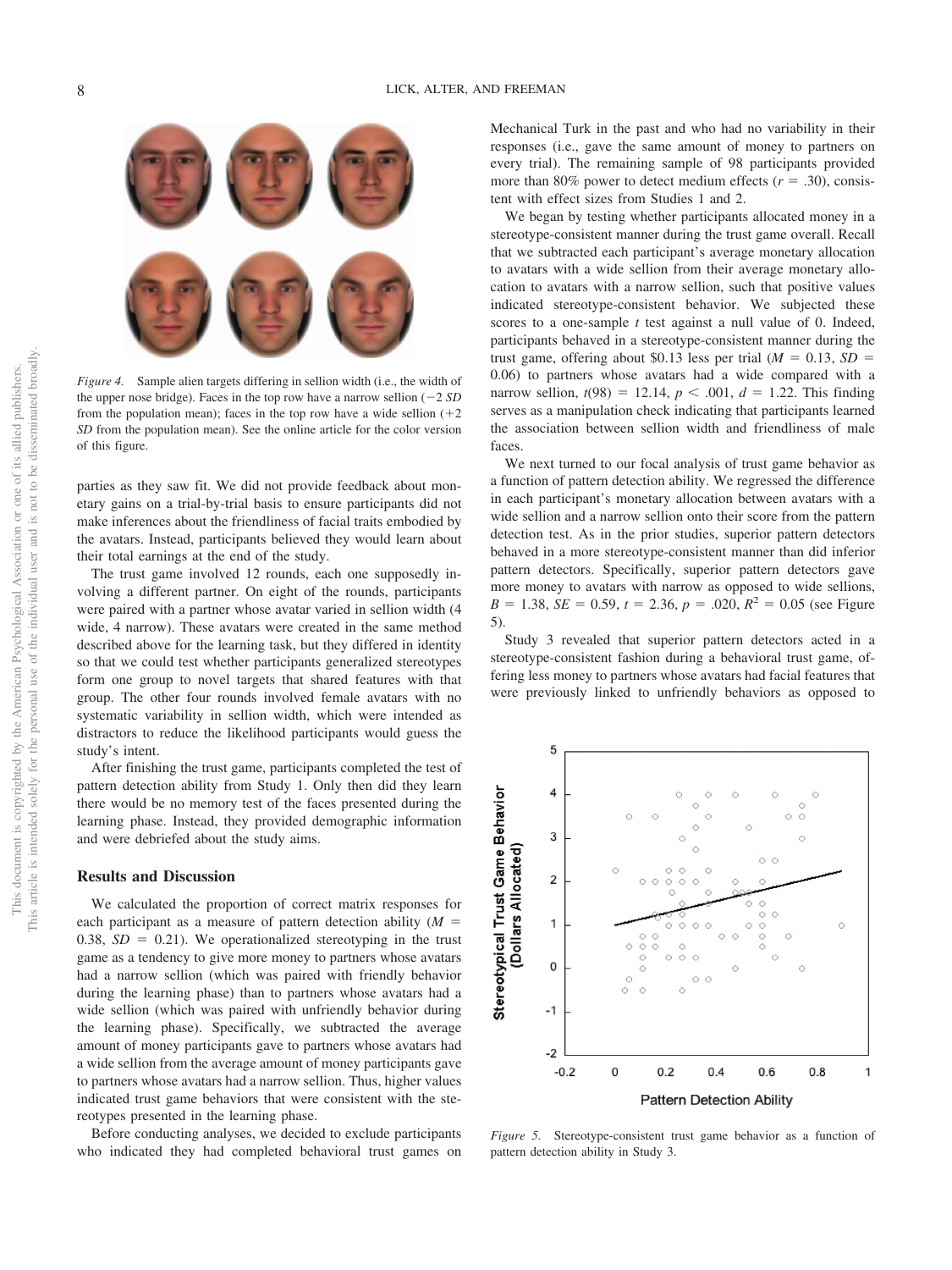friendly behaviors. These effects emerged despite the fact that trust game avatars were presumably unrelated to the faces presented in the learning task. Indeed, instructions led participants to believe the trust game was unrelated to the learning phase and we deliberately included a series of distractor faces to reduce expectancy effects. Nevertheless, superior pattern detectors generalized their knowledge of the stereotypical association between sellion width and friendliness from the learning phase to novel targets encountered during the trust game.

These findings are noteworthy for two reasons. First, they replicate our previous findings linking pattern detection ability and stereotyping using realistic human faces as targets. Second, they extend these findings to include behavioral outcomes with realworld implications. The positive association we have uncovered between pattern detection abilities and stereotyping therefore does not appear to be an artifact of the fictional targets used in Studies 1–2. Even when the stakes are relatively high, superior pattern detectors behave in a stereotype-consistent manner, withholding trust from people who resemble faces previously associated with unfriendly as opposed to friendly behaviors.

#### **Study 4**

Pattern detection is an essential human aptitude that is highly correlated with measures of both fluid intelligence and general intelligence (Alderton & Larson, 1990; Carpenter et al., 1990; Conway et al., 2002; Fry & Hale, 2000). Although highly correlated, however, pattern detection is at least partially distinct from general intelligence measures. Because our preliminary studies only examined one aspect of intelligence based on pattern recognition, the extent to which other cognitive abilities contribute to stereotype processes remains to be seen. One possibility is that the stereotype effects observed above are specifically related to pattern recognition ability. In this case, accounting for performance on another cognitive task might reduce the magnitude of association between pattern detection and stereotyping, but would not eliminate it. Another possibility is that pattern detection is a proxy for more general cognitive ability. In this case, accounting for performance on another cognitive task should fully eliminate the association between pattern detection and stereotyping. Study 4 tested these possibilities to clarify the uniqueness of pattern detection as a cognitive ability associated with stereotyping.

#### **Method**

**Participants.** One hundred seventy-two Mechanical Turk users (51% male, 83% White,  $M_{\text{age}} = 33.10 \text{ years}$ ,  $SD_{\text{age}} = 9.44$ years) completed the study.

**Procedure.** Participants completed a series of ostensibly unrelated tasks described as a pilot test for future research. The first task was presented as a test of person memory. Participants viewed 36 realistic male faces alongside behavioral descriptions, with the goal of memorizing which face was paired with which behavior. As in Study 3, 80% of the faces with a narrow sellion were paired with friendly behaviors and 80% of the faces with a wide sellion were paired with unfriendly behaviors.

After the learning phase, participants completed three additional tasks in counterbalanced block order. These tasks were again presented as fillers to pass time before the memory test. One of the tasks utilized an affect misattribution procedure (AMP; Payne, Cheng, Govorun, & Stewart, 2005) to assess implicit stereotyping. On each trial, participants were presented with a prime face (75 ms) followed by a blank screen (125 ms), Chinese pictograph (100 ms), and backward mask (until response). They had to indicate whether each pictograph was less or more visually appealing than average using their computer keyboard. The prime faces differed in identity from those presented in the learning phase, but they varied systematically in sellion width (5 narrow, 5 average, 5 wide). Each prime face was presented four times in random order, for a total of 60 AMP trials.

Another task assessed probabilistic category learning using the Weather Prediction Task (WPT; Knowlton, Squire, & Gluck, 1994), a well-validated procedure for assessing fluid intelligence (Aron, Gluck, & Poldrack, 2006; Knowlton et al., 1994). Specifically, participants were introduced to a series of four cards marked with different patterns. Each card was associated with a unique probability of predicting bad weather (rain) or good weather (shine), but participants did not know the probabilities up-front. Instead, they were tasked with learning to predict the weather through iterative guessing. On each trial, participants saw a set of 1, 2, or 3 cards and had to make a prediction about the weather based upon those cards. Participants received feedback about the accuracy of their judgments on a trial-by-trial basis so they could inductively learn the probability rules for predicting weather. They completed 200 trials presented in random order.

In the remaining task, participants completed the matrix test from the previous studies as a measure of pattern detection ability. Finally, they reported demographic information and were debriefed about the study aims.

#### **Results and Discussion**

We calculated the proportion of correct responses on the matrix test as a measure of pattern detection ability  $(M = 0.36,$  $SD = 0.20$ ). We operationalized probabilistic category learning based on responses to the Weather Prediction Task. For each participant, we calculated the total number of correct predictions (rain vs. shine) over 200 trials  $(M = 122.21, SD = 19.52)$ . Higher values therefore indicated more efficient learning of the probabilities associated with each card, which is thought to reflect fluid intelligence. We operationalized implicit stereotyping based on responses the Affect Misattribution Procedure. Specifically, we calculated the total number of trials on which participants rated the Chinese pictograph in a manner that was stereotypically consistent with the face prime. We did so by subtracting the number of trials on which participants rated pictographs as more attractive than average following a wide sellion prime (which was previously associated with unfriendly behavior) from the number of trials on which participants rated the pictograph as more attractive than average following a narrow sellion prime (which was previously associated with friendly behavior). Thus, higher values indicated stereotypeconsistent ratings, with pictographs appearing less attractive after exposure to facial features previously linked to unfriendly behavior compared with friendly behavior. We present separate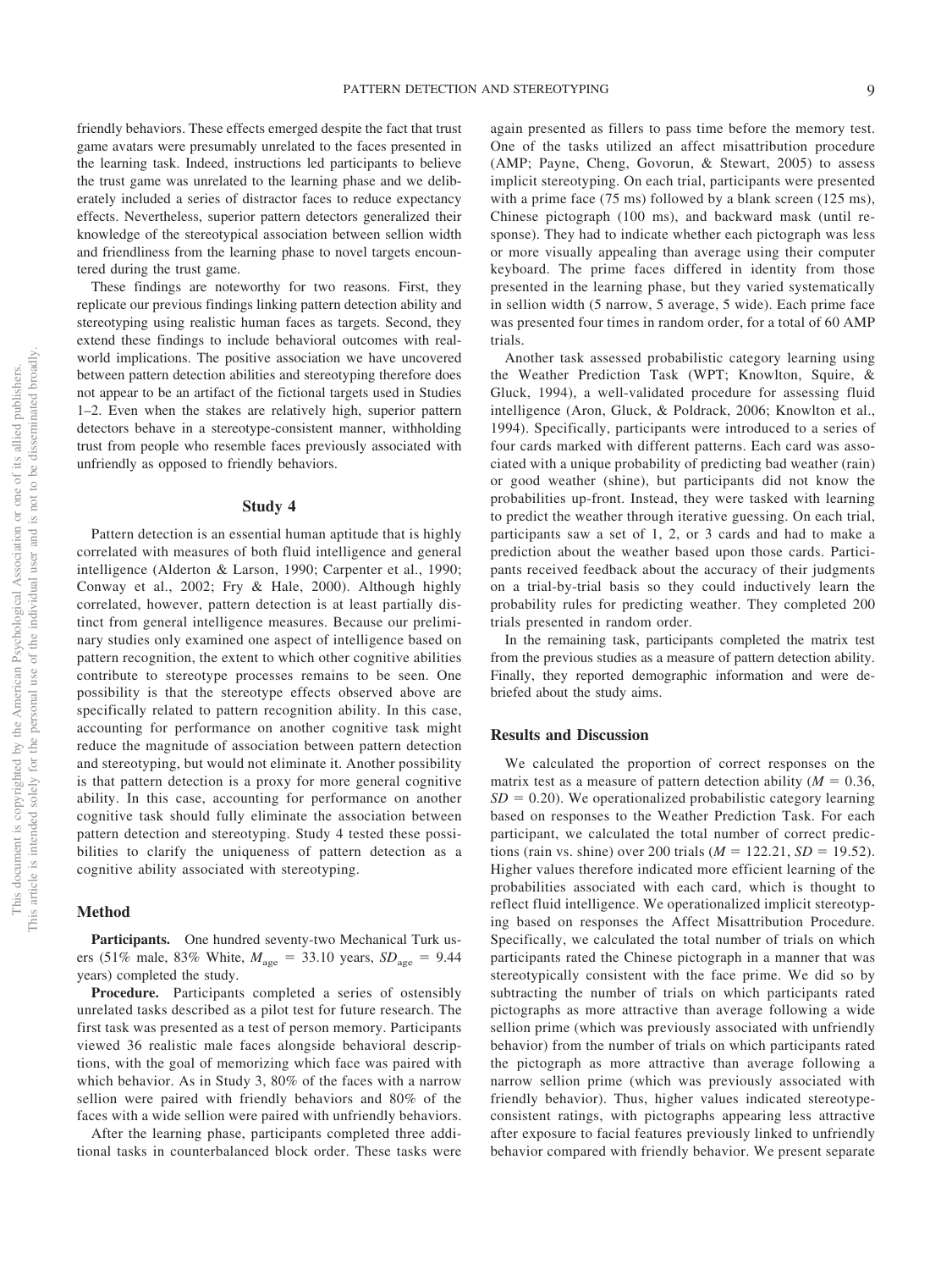findings for the Weather Prediction Task and Affect Misattribution Procedure below.

**Stereotyping (Affect Misattribution Procedure).** We began by testing whether participants responded in a stereotypeconsistent manner during the Affect Misattribution Procedure. Recall that we created a difference score such that higher values indicated more stereotype-consistent judgments (i.e., narrow sellion primes leading to higher attractiveness ratings of the pictographs than wide sellion primes). We subjected these scores to a one-sample *t* test against a null value of 0. Results indicated that participants rated nearly 6 more Chinese pictographs ( $M = 5.79$ ,  $SD = 6.93$ ) as attractive after exposure to narrow sellion primes relative to wide sellion primes,  $t(171)$  = 10.96,  $p < .001$ ,  $d = 0.84$ . This finding serves as a manipulation check indicating that participants internalized the association between sellion width and friendliness during the learning phase.

We then turned to our focal analysis of stereotyping as a function of pattern detection ability. We regressed each participant's number of stereotypical responses from the Affect Misattribution Procedure onto their score from the pattern detection test. Consistent with the previous studies, superior pattern detectors responded to the pictographs in a more stereotypeconsistent manner than did inferior pattern detectors,  $B = 6.55$ ,  $SE = 2.78$ ,  $t = 2.36$ ,  $p = .020$ ,  $R^2 = 0.05$  [\(Figure 6a\)](#page-10-0).

**Probabilistic category learning (Weather Prediction Task).** Next, we tested whether participants effectively learned the probabilistic rules associated with various cards in the Weather Prediction Task. Recall that we calculated responses as the total number of correct judgments over the course of the task. We subjected this measure to a one-sample *t* test against a null value of 100 (i.e., 50% accuracy). Overall, category learning was significantly greater than would be expected by chance  $(M = 122.21, SD = 19.52), t(157) = 14.30, p < .001, d = 1.14.$ This finding serves as a manipulation check, indicating that participants were able to effectively discern the probability rules governing the weather.

Next, we tested whether pattern detection ability was associated with performance on the weather prediction task. We

regressed each participant's number of correct weather predictions onto their score from the pattern detection test. Superior pattern detectors showed enhanced probabilistic learning, generating significantly more correct weather predictions than inferior pattern detectors,  $B = 43.04$ ,  $SE = 7.17$ ,  $t = 6.01$ ,  $p <$ .001,  $\mathbb{R}^2 = 0.20$  [\(Figure 6b\)](#page-10-0). These findings map onto earlier work suggesting that pattern detection is a core element of fluid intelligence.

**Linking performance on cognitive and social tasks.** Finally, we tested the amount of shared variance in abilities underlying the cognitive reasoning task and the social judgment task. We began by regressing each participant's score from the Affect Misattribution Procedure onto their score from the Weather Prediction Task. The effect was significant, indicating that participants who were faster to learn probabilities in the Weather Prediction Task tended to show greater evidence of implicit stereotyping during the Affect Misattribution Procedure,  $B = 0.06$ ,  $SE = 0.03$ ,  $t = 2.16$ ,  $p = .033$ . Next, we tested whether pattern detection ability statistically accounted for this effect in a series of nested linear regressions. In the first model, we regressed scores from the Affect Misattribution Procedure onto pattern detection ability. In the second model, we added scores from the Weather Prediction Task to the regression equation. After accounting for the effects of pattern detection ability, WPT performance had no reliable impact on model fit,  $\Delta R^2 = 0.01, F(1, 147) = 0.96, p = .328.$ 

Study 4 revealed substantial overlap among a reasoning task that measures fluid intelligence and a social task that measures implicit stereotyping. Both tasks were associated with pattern detection ability: Superior pattern detectors had more correct judgments in the Weather Prediction Task and more stereotypeconsistent responses in the Affect Misattribution Procedure. Moreover, performance on the Weather Prediction Task and the Affect Misattribution Procedure was highly correlated. Statistically controlling for pattern detection ability eliminated this association between scores on the Weather Prediction Task and the Affect Misattribution Procedure. Thus, probabilistic reasoning and social stereotyping are guided by an overlapping set of cognitive abilities.



<span id="page-10-0"></span>*Figure 6.* Implicit stereotyping (a) and probabilistic category learning (b) as a function of pattern detection ability in Study 4.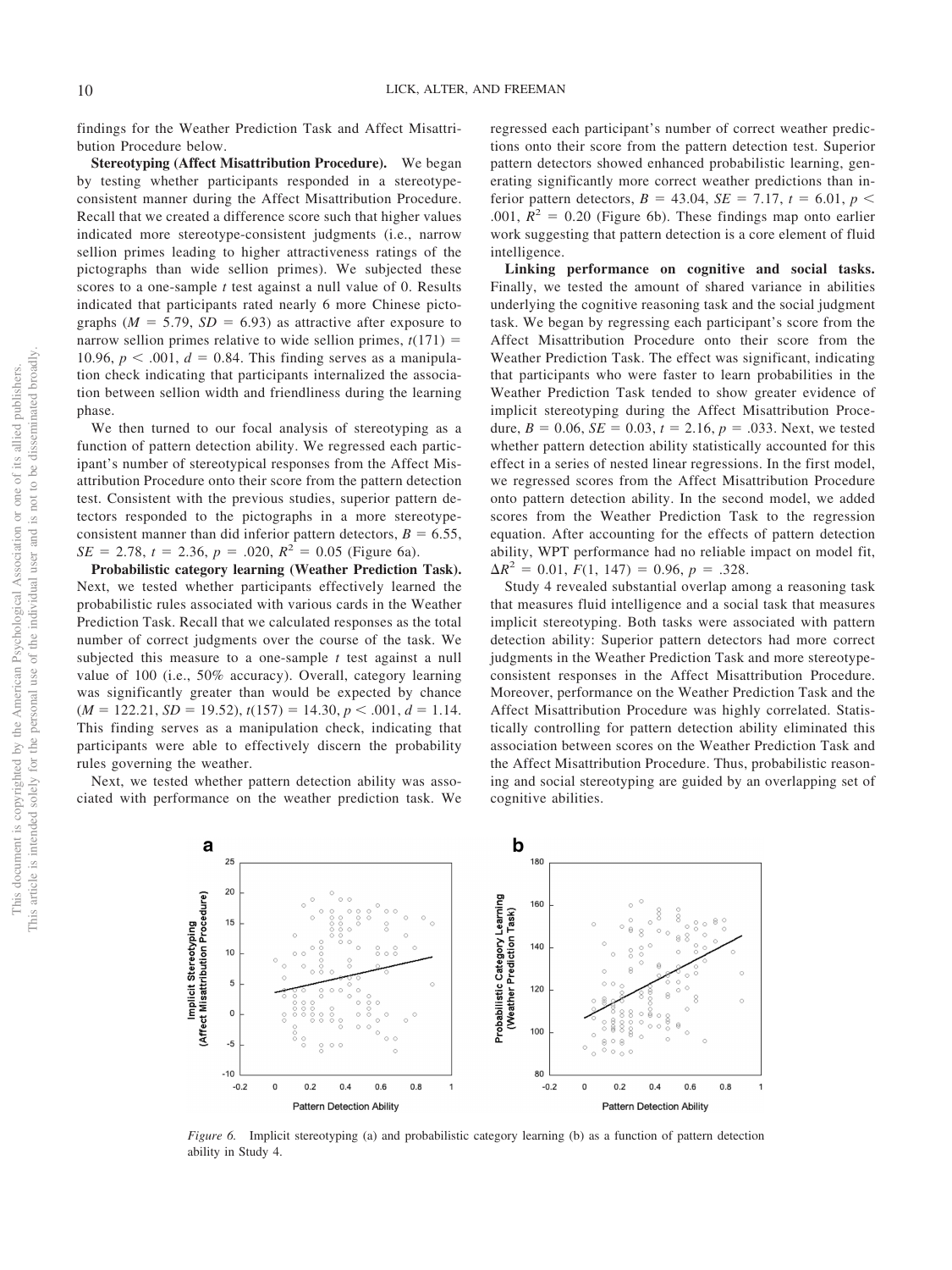#### **Study 5**

Studies 1–4 paint a somewhat bleak portrait of cognitive ability, indicating that strong pattern detectors learn, activate, and apply stereotypes more readily than weak pattern detectors. Before hastening to conclusions about the drawbacks of superior cognitive ability, however, it is important to recognize that stereotypes are malleable. Over the past decade, a number of studies have shown that stereotypical knowledge can be dynamically updated on the basis of new information about a target group [\(Blair, 2002;](#page-16-1) Diekman & Eagly, 2000; Hugenberg, Blusiewicz, & Sacco, 2010). For example, training paradigms that expose people to counterstereotypic information have been shown to reduce both activation and application of relevant stereotypes (Dasgupta & Asgari, 2004; Kawakami, Dovidio, Moll, Hermsen, & Russin, 2000; Kawakami, Dovidio, & van Kamp, 2005). Because superior pattern detectors demonstrate efficient learning of stereotypic information for novel groups, we wondered whether they might also update their stereotypes on the basis of new information. Study 5 tested this possibility that pattern detection ability predicts stereotype change.

#### **Method**

Participants. Two hundred four Mechanical Turk users (50%) male,  $75\%$  White,  $M_{\text{age}} = 33.07$  years,  $SD_{\text{age}} = 10.65$  years) completed the study.

**Procedure.** Participants completed a series of ostensibly unrelated tasks described as a pilot test for future research. In the first task, participants completed a learning phase similar to Study 3. They viewed a series of realistic male faces paired with onesentence behavioral descriptions, wherein most faces with a narrow sellion performed friendly behaviors and most faces with a wide sellion performed unfriendly behaviors. The only difference from Study 3 was that we used half the number of learning trials (18 total). After completing the initial learning phase, participants moved onto a second task that was ostensibly unrelated to the first. Specifically, they played 6 rounds of the trust game described in Study 3. On each trial, participants decided how much money (\$0.00, \$0.25, \$0.50, \$0.75, \$1.00) to allocate to a partner represented by an avatar (2 with narrow sellion, 2 with average sellion, 2 with wide sellion).

After the initial trust game, participants were told they had additional faces to memorize and thus completed a second learning phase of 18 trials followed by a second trust game of 6 trials. Although participants were not informed of any difference in the task, the second phase of the study reversed the association between sellion width and behavior. That is, during the learning phase, faces with a narrow sellion were now paired with unfriendly behavior and faces with a wide sellion were now paired with friendly behavior. This procedure allowed us to test the updating of stereotypes as a function of new information, as the association between friendly behavior and sellion width was opposite of the initial learning phase.

After completing both learning phases and trust games, participants completed 19 matrix problems to test their pattern detection ability. Finally, they provided demographic information and were debriefed about the study aims.

#### **Results and Discussion**

We calculated the proportion of correct matrix problems for each participant as a measure of pattern detection ability  $(M =$ 0.38,  $SD = 0.19$ ). We operationalized stereotyping as the tendency to give more money to trust game avatars with a narrow sellion as opposed to avatars with a wide sellion. That is, we subtracted the average amount of money participants gave to partners whose avatars had a wide sellion from the average amount of money participants gave to partners whose avatars had a narrow sellion for each round of the trust game. Higher values in the first round of the trust game and lower values in the second round of the trust game therefore indicated behaviors that were stereotypically consistent with the preceding learning phase.

Similar to Study 3, we made the a priori decision to exclude responses from participants who indicated they had completed behavioral trust games on Mechanical Turk in the past and who had no variability in their responses (i.e., gave the same amount of money to partners on every trial). The remaining sample of 133 participants provided more than 80% power to detect medium effects  $(r = .30)$ , consistent with effect sizes from our prior studies.

**Trust game (Round 1).** We began by testing whether participants behaved in a stereotype-consistent manner during the first round of the trust game. Recall that the initial learning phase paired narrow sellions with friendly behavior and wide sellions with unfriendly behavior, and that our outcome measure subtracted monetary allocations to avatars with wide sellions from monetary allocations to avatars with narrow sellions. Thus, positive values indicated stereotype-consistent behavior in the first round of the trust game. We subjected these scores to a one-sample *t* test against a null value of 0. Overall, participants behaved in a stereotypeconsistent manner during the first round of the trust game,  $t(131) = 10.06, p < .001, d = 0.88$ . This finding serves as a manipulation check indicating that participants internalized the association between sellion width and friendliness during the initial learning phase.

We then turned to our focal analysis of the association between trust game behavior and pattern detection ability. We regressed the difference in each participant's monetary allocation between avatars with a wide sellion and a narrow sellion onto their score from the pattern detection test. Replicating the results from Study 3, superior pattern detectors behaved in a more stereotype-consistent manner than did inferior pattern detectors,  $B = 1.54$ ,  $SE = 0.59$ ,  $t = 2.60, p = .010, R^2 = 0.05.$ 

**Trust game (Round 2).** Next, we examined stereotyping in the second round of the trust game. Recall that the second learning phase reversed the original stereotype, pairing wide sellions with friendly behavior and narrow sellions with unfriendly behavior. We again subtracted participants' monetary allocations to avatars with wide sellions from their monetary allocations to avatars with narrow sellions, such that negative values indicated stereotypeconsistent behavior in the second round of the trust game. We subjected these scores to a one-sample *t* test against a null value of 0. Overall, participants behaved in a stereotype-consistent manner during the second round of the trust game,  $t(131) = -2.60$ ,  $p =$ .010,  $d = 0.23$ . This finding serves as a manipulation check indicating that participants internalized the association between sellion width and friendliness during the second learning phase.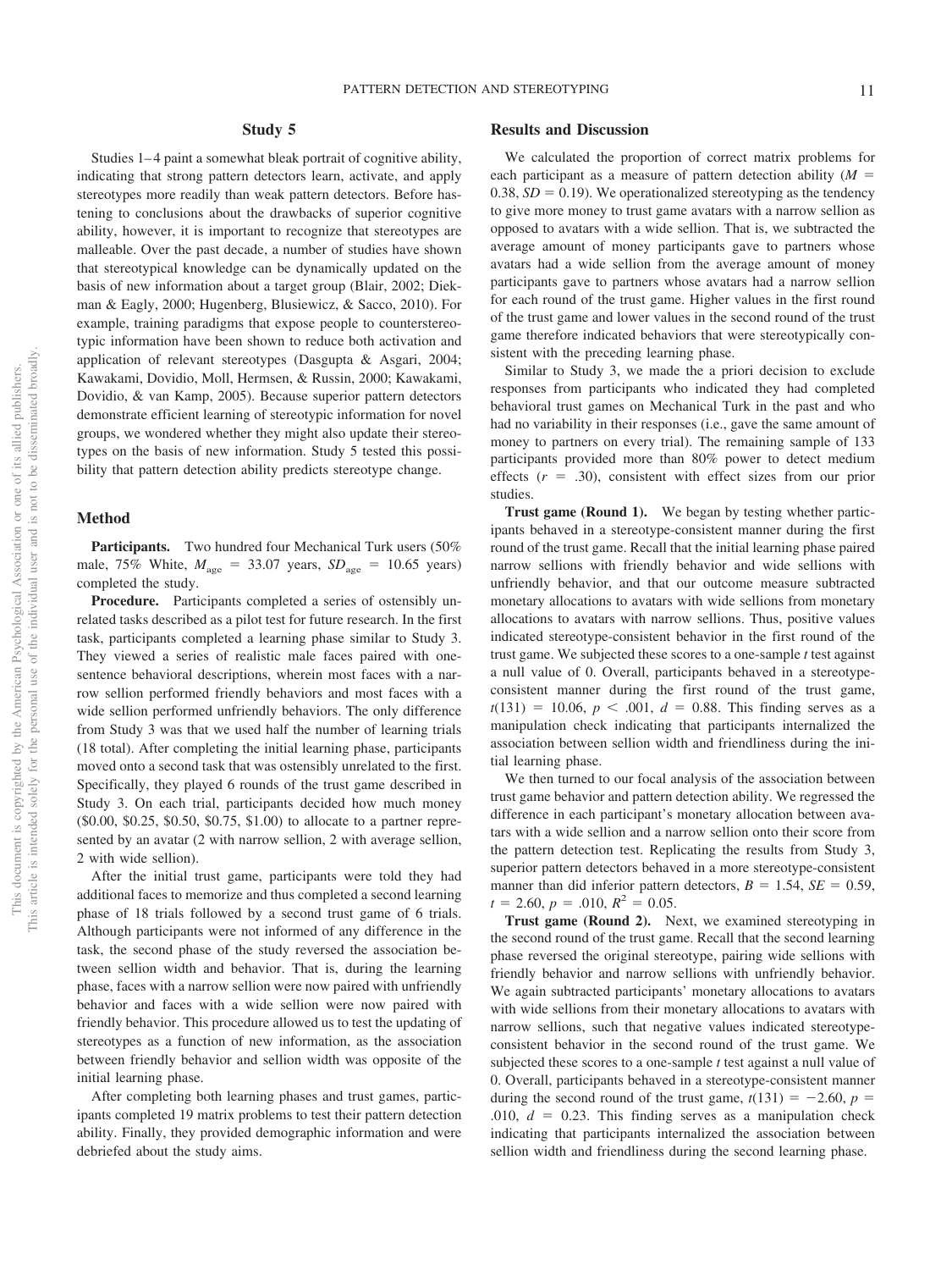We also explored the association between trust game behavior in round two and pattern detection ability. Specifically, we regressed the difference in each participant's monetary allocation to avatars with wide sellions compared with narrow sellions in round two onto their score on the pattern detection test. Pattern detection ability did not significantly predict trust game outcomes in round  $two, B = -0.72, SE = 0.73, t = -0.99, p = .322, R<sup>2</sup> = 0.01$ . The null result is not necessarily surprising since the second learning phase required participants to reverse the direction of stereotyping. Superior pattern detectors may have updated their stereotypes to accommodate new information, reversing the direction of monetary allocation in the second round of the trust game. Inferior pattern detectors may not have updated their stereotypes as readily, carrying over their original stereotypes into round two. Such carry-over effects might have weakened the overall difference in stereotyping during round two of the trust game, reducing the chances of detecting a significant effect.

**Trust game (Change).** Our primary hypothesis in Study 5 was that superior pattern detectors would show greater *change* in stereotyping from round one to round two than would inferior pattern detectors. To test this hypothesis, we created a stereotype change variable by subtracting round two trust game outcomes from round one trust game outcomes. Positive values indicated stereotype change in the appropriate direction given the sequence of learning phases (i.e., more money given to avatars with narrow relative to wide sellion at posttest relative to pretest). We regressed this measure of stereotype change onto pattern detection ability. As predicted, superior pattern detectors showed greater stereotype change consistent with the learning phases in round one and round two than did inferior pattern detectors,  $B = 2.27$ ,  $SE = 1.05$ ,  $t =$ 2.16,  $p = .033$ ,  $R^2 = 0.03$  (see [Figure 7\)](#page-12-0).



<span id="page-12-0"></span>*Figure 7.* Stereotype-consistent trust game behavior as a function of pattern detection ability in Study 5. The direction of stereotype learning was reversed at pretest and posttest, such that positive values indicate stereotype-consistent behavior at pretest but negative values indicate stereotype-consistent behavior at posttest.

Study 5 offers an important clarification to our conclusions regarding the association between pattern detection and stereotyping. Although superior pattern detectors tend to learn, activate, and apply stereotypes more readily than inferior pattern detectors, they also update those stereotypes with relative ease. Indeed, when presented with exemplars who negated the earlier association between visible cues and antisocial behavior, superior pattern detectors switched their pattern of stereotyping to accommodate the new information. The update happened quickly, with superior pattern detectors showing a full switch in the direction of stereotyping after just 18 trials. By contrast, inferior pattern detectors learned the initial stereotypes well enough to show evidence of stereotypical behavior patterns in the first round of the trust game, but they did not reverse the direction of these behaviors following exposure to counterstereotypical exemplars. Although learned less readily, inferior pattern detectors appear to maintain stereotypes with greater rigidity than superior pattern detectors.

#### **Study 6**

Although our findings have revealed consistent associations between pattern detection abilities and stereotyping, the preceding studies examined novel stereotypes of fictitious targets. Studies 1–2 involved behavioral traits of alien creatures, and Studies 3–5 involved fallacious links between human sellion width and friendliness. These designs provided the experimental control necessary to test the learning and updating of stereotypes without confounds related to prior exposure, but they leave open questions about how pattern detection relates to existing stereotypes. Do superior pattern detectors activate and apply existing stereotypes to real social groups in the same way they do for novel stereotypes? Or do additional cognitive resources enable them to avoid existing stereotypes? Study 6 addressed these questions, building upon our prior work by testing whether pattern detection ability predicts the magnitude of stereotype change following an established counterstereotype training paradigm.

#### **Method**

**Participants.** Two hundred eleven Mechanical Turk users  $(36\% \text{ male}, 77\% \text{ White}, M_{\text{age}} = 35.30 \text{ years}, SD_{\text{age}} = 10.15 \text{ years})$ completed the study.

**Procedure.** Participants completed a series of ostensibly unrelated tasks described as pilot tests for future research. The first phase of the study was a primed Stroop task used to measure of implicit gender stereotyping (Kawakami, Dion, & Dovidio, 1999). The task was based on the classic Stroop interference paradigm (Stroop, 1935), in which participants view color words (e.g., RED, YELLOW, BLUE) printed in various colored inks (e.g., green ink, red ink, blue ink) and are tasked with naming the color of the ink as quickly as possible while ignoring word. Responses tend to be slower when the word and color are inconsistent (e.g., RED printed in green ink) than when they are consistent (e.g., RED printed in red ink), revealing interference of the semantic content on color judgments. We applied the same basic procedure to test the accessibility of gender stereotypes. On each trial, participants saw a fixation cross (300 ms) followed by a blank screen (500 ms), prime word (950 ms), blank screen (50 ms), and target word (until response). The prime words were always MALE or FEMALE; the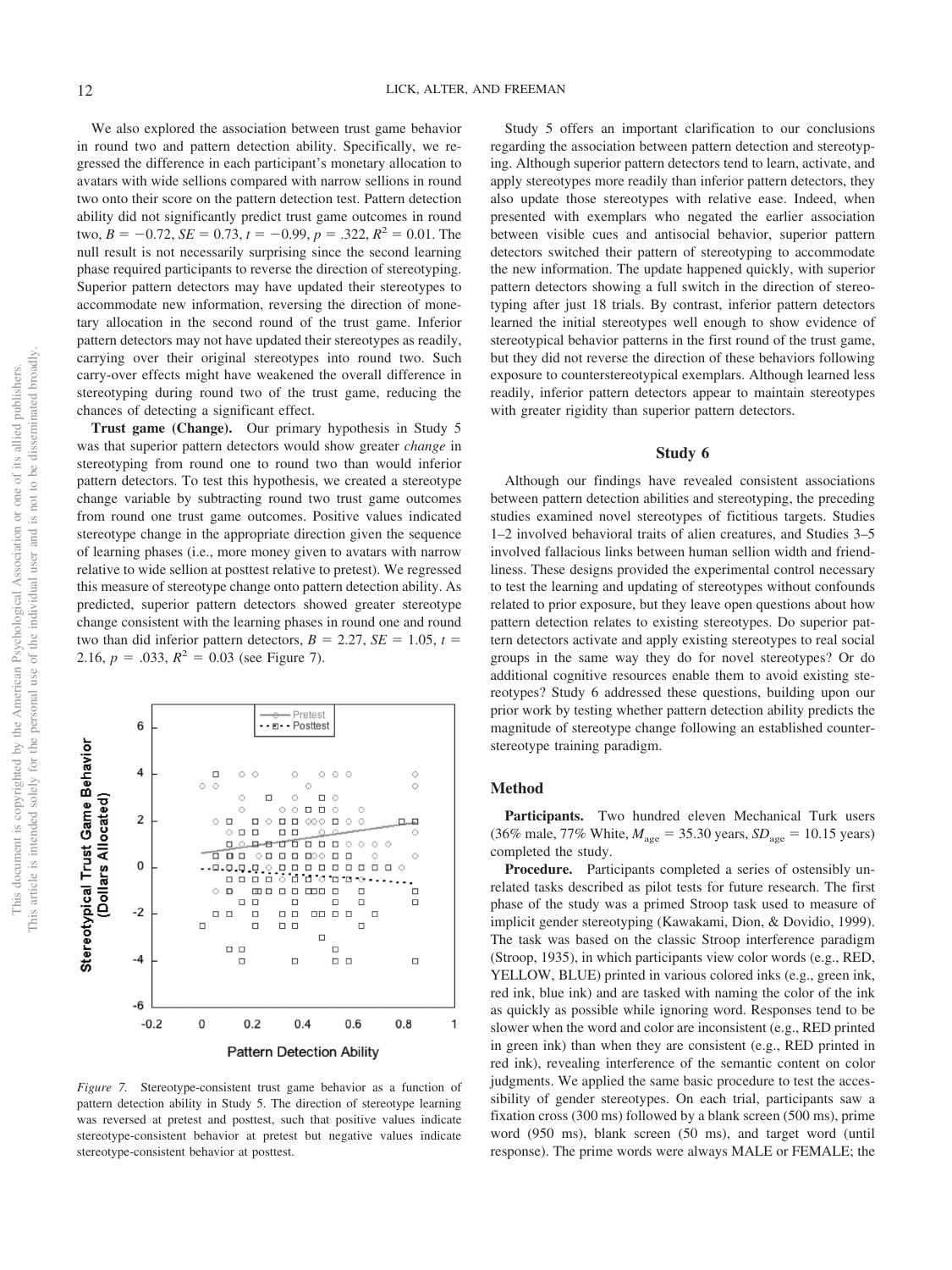target words were six stereotypic traits of women (*dependent, helpful, insecure, open, social, submissive*) and six stereotypic traits of men (*authoritative, competitive, dominant, intimidating, pioneering, risky*) printed in each of four colors (*red, blue, green, yellow*). Participants were instructed to ignore the prime word and focus on the color of the target word. They completed 96 trials in random order, indicating the color of the target word as quickly as possible via button press.

After the Stroop task, participants completed the 19 matrix problems from Study 1 assessing pattern detection ability. Next, half of the participants were randomly assigned to a counterstereotype training procedure based on prior research (Kawakami et al., 2000). Here, participants were presented with images of men and women in the center of the screen. Under each image were 2 trait words— one trait that was stereotypically consistent with the target's sex and one trait that was stereotypically inconsistent with the target's sex. Participants indicated via button press the trait that was *inconsistent* with gender stereotypes. If they answered correctly, they immediately proceeded to the next trial. If they answered incorrectly, they received feedback ("INCORRECT! Please select the trait word that is *inconsistent* with the person in the photograph.") for 2000 ms before proceeding to the next trial. Stimuli for the counterstereotype training included 40 facial photographs (20 male, 20 female) from the Chicago Face Database and 40 trait words from prior research on gender stereotyping (20 male stereotypes  $-10$  positive, 10 negative; 20 female stereotypes – 10 positive, 10 negative; Kawakami et al., 1999). Images and traits were paired randomly throughout the training phase with the constraint that each image was accompanied by one stereotypeconsistent trait and one stereotype-inconsistent trait that were matched in valence (i.e., both positive or both negative). In total, the training phase included 8 practice trials and 480 critical trials separated into 6 blocks of 80 trials each. Between blocks, participants had an opportunity to take a self-paced break before continuing.

Finally, all participants completed a posttest stereotyping task that was identical to the Stroop interference task from pretest. Participants then provided demographic information and were debriefed about the study aims.

#### **Results and Discussion**

We calculated the proportion of matrix problems each participant answered correctly as a measure of pattern detection ability  $(M = 0.42, SD = 0.20)$ . We operationalized stereotyping on the basis of response latencies in the Stroop task. Specifically, we aggregated participants' average response latencies for trials on which the prime and target were stereotypically congruent (e.g., FEMALE and submissive) and for trials on which the prime and target were stereotypically incongruent (e.g., FEMALE and authoritative) at both pretest and posttest. We then subtracted latencies for the congruent trials from latencies for the incongruent trials, such that positive values indicated greater implicit stereotyping (i.e., slower responses for incongruent trials relative to congruent trials). Finally, we created a difference score by subtracting implicit stereotyping at posttest from implicit stereotyping at pretest, such that higher values indicated greater stereotyping before training as opposed to after training.

We began by testing whether participants showed evidence of implicit gender stereotyping at pretest and posttest. Recall that we coded Stroop performance such that higher values indicated greater stereotyping (i.e., slower responses for stereotypically incongruent trials relative to stereotypically congruent trials). We subjected the pretest and posttest stereotyping measures to onesample *t* tests against a null value of 0. Overall, participants showed implicit activation of gender stereotypes at pretest,  $(M =$ 93.90,  $SD = 201.15$ ,  $t(210) = 6.78$ ,  $p < .001$ ,  $d = 0.47$ , as well as posttest,  $(M = 99.62, SD = 170.90)$ ,  $t(210) = 8.47, p < .001$ ,  $d = 0.58$ . These findings replicate prior work using the primed Stroop task to measure gender stereotyping.

Next, we turned to our focal hypothesis regarding pattern detection ability. We first explored simple associations between pattern detection ability and gender stereotyping. Specifically, we individually regressed stereotype scores from pretest and posttest onto pattern detection ability. Although the means were in the expected direction, pattern detection ability did not significantly predict implicit gender stereotyping at pretest,  $B = 114.41$ ,  $SE =$ 70.82,  $t = 1.62$ ,  $p = .108$ ,  $R^2 = 0.01$ , or at posttest,  $B = 84.58$ ,  $SE = 60.26$ ,  $t = 1.40$ ,  $p = .162$ ,  $R^2 = 0.01$ . This finding is somewhat inconsistent with our previous studies, which repeatedly showed that pattern detection was associated with stereotyping. Nevertheless, we argue that the weaker effect in Study 6 is not surprising because we are now dealing with a preestablished stereotype that varies considerably in magnitude across persons. Furthermore, the activation and application of real gender stereotypes are likely to be driven by many factors other than cognitive ability (e.g., personal endorsement of the stereotype), which play a greater role in the current study compared with the previous studies. Finally, it seems reasonable to expect that superior pattern detectors are especially likely to learn and use stereotypes early in their encounters with a social group; over time, however, inferior pattern detectors may catch up and have stereotypes of equal magnitude. Any or all of these possibilities may help to explain the relatively weaker difference in stereotyping between inferior and superior pattern detectors in Study 6.

Critically, however, the overall association between pattern detection and stereotyping does not account for counterstereotype training. In a final analysis, we regressed the amount of change in implicit gender stereotyping from pretest to posttest onto pattern detection ability, counterstereotype training condition, and their interaction. The expected two-way interaction emerged,  $B =$ 256.35, *SE* = 98.03,  $t = 2.62$ ,  $p = .010$ ,  $R^2 = 0.03$ . We decomposed the interaction by examining simple effects of pattern detection ability within each training condition. Pattern detection ability was not associated with a change in gender stereotyping from pretest to posttest for participants in the control condition,  $B = -85.52$ ,  $SE = 65.41$ ,  $t = -1.31$ ,  $p = .193$ . However, pattern detection ability was associated with a change in stereotyping from pretest to posttest in the counterstereotype training condition,  $B =$ 170.83,  $SE = 73.02$ ,  $t = 2.34$ ,  $p = .020$ . Among participants who underwent counterstereotype training, superior pattern detectors showed a greater reduction in implicit gender stereotyping compared with inferior pattern detectors.

Study 6 extended our prior insights to include links between pattern detection ability and activation of existing stereotypes about real social groups. At pretest, we did not find an association between pattern detection ability and stereotyping. Although the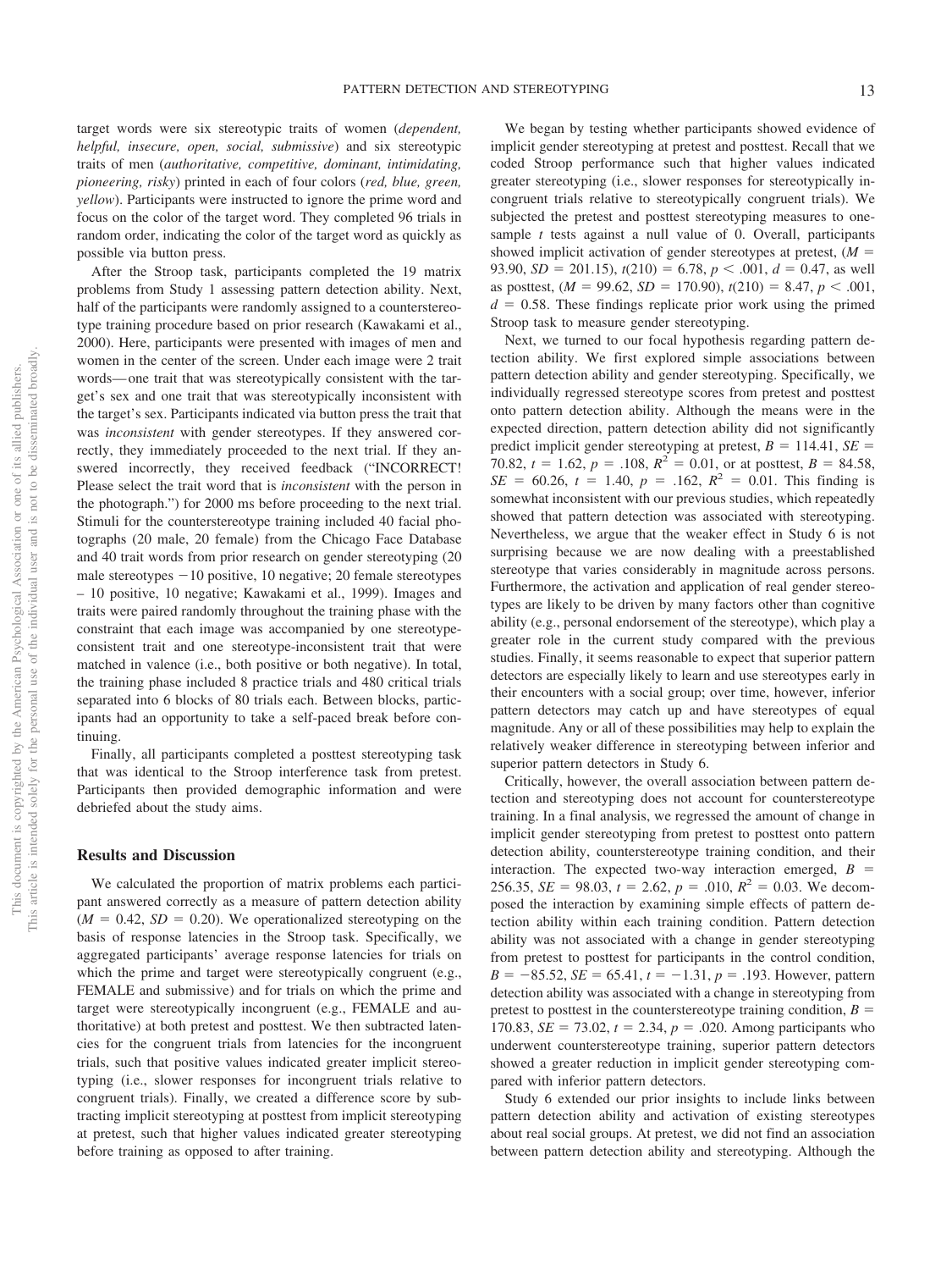means were in the predicted direction, the tendency for superior pattern detectors to activate gender stereotypes more strongly than inferior pattern detectors was not statistically significant. It is difficult to interpret null effects, but one explanation for the lack of significance is that the stereotypical traits used in the Stroop task were validated 20 years ago. As women have gained more equal representation in positions of power, stereotypes linking women to traits like dependent, insecure, social, and submissive may have begun to erode. If superior pattern detectors picked up on these trends, they may show less stereotype activation based on older associations. Another possibility is that Study 6 assessed stereotypes with verbal primes, whereas the other studies used visual primes (i.e., faces). Perhaps our pattern detection measure picked up stereotypes evoked by visual cues more so than verbal cues, dampening the baseline effect in Study 6. Finally, compared with novel stereotypes, the activation and application of existing stereotypes could be moderated by numerous between-person factors (e.g., statistical learning, stereotype endorsement, motivation to control bias). Variability in these factors may have drowned out the impact of cognitive ability at baseline, making it difficult to detect a significant effect.

Those observations notwithstanding, our focal analysis comparing the change in stereotyping activation as a function of pattern detection ability and counterstereotype training was as predicted. Specifically, we found that superior pattern detectors were especially sensitive to counterstereotype training. After repeatedly pairing male and female targets with traits that were inconsistent with gender stereotypes, superior pattern detectors showed a greater reduction in implicit gender stereotyping than did inferior pattern detectors. These findings provide two valuable pieces of information. First, they replicate the finding from Study 5 that superior pattern detectors efficiently update stereotypes when presented with contradictory information. Second, they extend those findings to include real stereotypes that have a direct impact on contemporary social groups. Our findings also contribute new information to the literature on stereotype change. Early studies indicated that, when confronted with counterstereotypical information, perceivers tend to form subtypes (i.e., category exceptions that are considered unrepresentative of the overall group; Hewstone, 1994; Hewstone, Macrae, Griffiths, Milne, & Brown, 1994). More recent studies have revealed that stereotypes can be reliably updated following repeated exposure to counterstereotypical exemplars (Dasgupta & Asgari, 2004; Kawakami et al., 2000, 2005). The current data highlight pattern detection ability as an important and previously unrecognized moderator of such updating.

#### **General Discussion**

Six studies provided evidence for an association between pattern detection ability and stereotyping. In Study 1, participants were exposed to a set of alien creatures in which most of the bluecolored aliens performed unfriendly behaviors and most of the yellow-colored aliens performed friendly behaviors. Participants with strong pattern detection ability were more likely than those with weak pattern detection ability to make stereotype-consistent errors when attributing behaviors to novel targets in a subsequent memory test (e.g., misattributing an unfriendly behavior to the wrong blue-colored alien). Study 2 distinguished between two aspects of stereotyping: stereotype activation and stereotype ap-

plication. Compared to participants with weaker pattern detection abilities, those with stronger pattern detection abilities showed greater implicit activation as well as greater explicit application of stereotypes linking alien colors to behavioral tendencies (i.e.,  $blue =$  unfriendly, yellow  $=$  friendly). Study 3 extended these effects beyond abstract judgments of fictional aliens, instead using realistic human faces as targets and a behavioral trust game with monetary outcomes as a measure of stereotyping. Here again, superior pattern detectors displayed heightened stereotyping, offering less money in the trust game to partners whose facial features were similar to those of targets previously linked with unfriendly behavior. Study 4 sought to test the extent of this overlap between cognitive ability and intergroup evaluation. We uncovered strong correlations among pattern detection ability (Raven's Matrices), a classic cognitive measure of probabilistic category learning (Weather Prediction Task), and behavioral stereotyping (monetary trust game). Accounting for performance on the Weather Prediction Task eliminated the association between pattern detection ability and stereotyped behavior in the trust game, highlighting pattern detection as a common underpinning to both cognitive learning and social evaluation tasks.

Studies 1–4 painted a bleak picture of the association between cognitive ability and stereotyping, suggesting that people with superior pattern detection skills learn, activate, and apply stereotypes more readily than others. Still, the fact that superior pattern detectors efficiently learned behavioral information about novel social categories suggested they might also update their stereotypes when confronted with new information. Study 5 revealed that superior pattern detectors readily update their stereotypes: When presented with exemplars displaying counterstereotypical behavior, superior pattern detectors fully switched their pattern of stereotyping to accommodate the new information. Study 6 extended these findings about stereotype updating using established counterstereotype training procedures. We found that superior pattern detectors showed greater reductions in implicit gender stereotyping following counterstereotype training than did inferior pattern detectors. These findings help to rule out cognitive set as a simple explanation for our findings, which would suggest that people who are quick to learn a stereotypic pattern are also likely to freeze onto that pattern, continuing to apply the stereotype even when it is no longer warranted (Luchins, 1942). However, this does not appear to be the case. People with superior pattern detection abilities appear to act as naïve empiricists, both learning and updating their stereotypes based on incoming information.

The current studies therefore uncovered consistent links between pattern detection and stereotyping across a variety of implicit, explicit, and behavioral measures. To our knowledge, these findings are the first to systematically demonstrate that cognitive ability is associated with greater stereotyping. Indeed, although previous studies investigated links between intelligence and intergroup relations broadly, the outcome measures in those studies ranged from personality factors (e.g., authoritarianism) to political orientation (e.g., conservatism), explicit prejudice (e.g., anti-Black bias), and social policy attitudes (e.g., support for nondiscrimination policies). Our work fills a gap in the existing literature, revealing that superior pattern detectors efficiently extract stereotypes about the behavior of social groups and use those stereotypes when evaluating and interacting with individual group members. Because stereotypes are distinct in form and function from con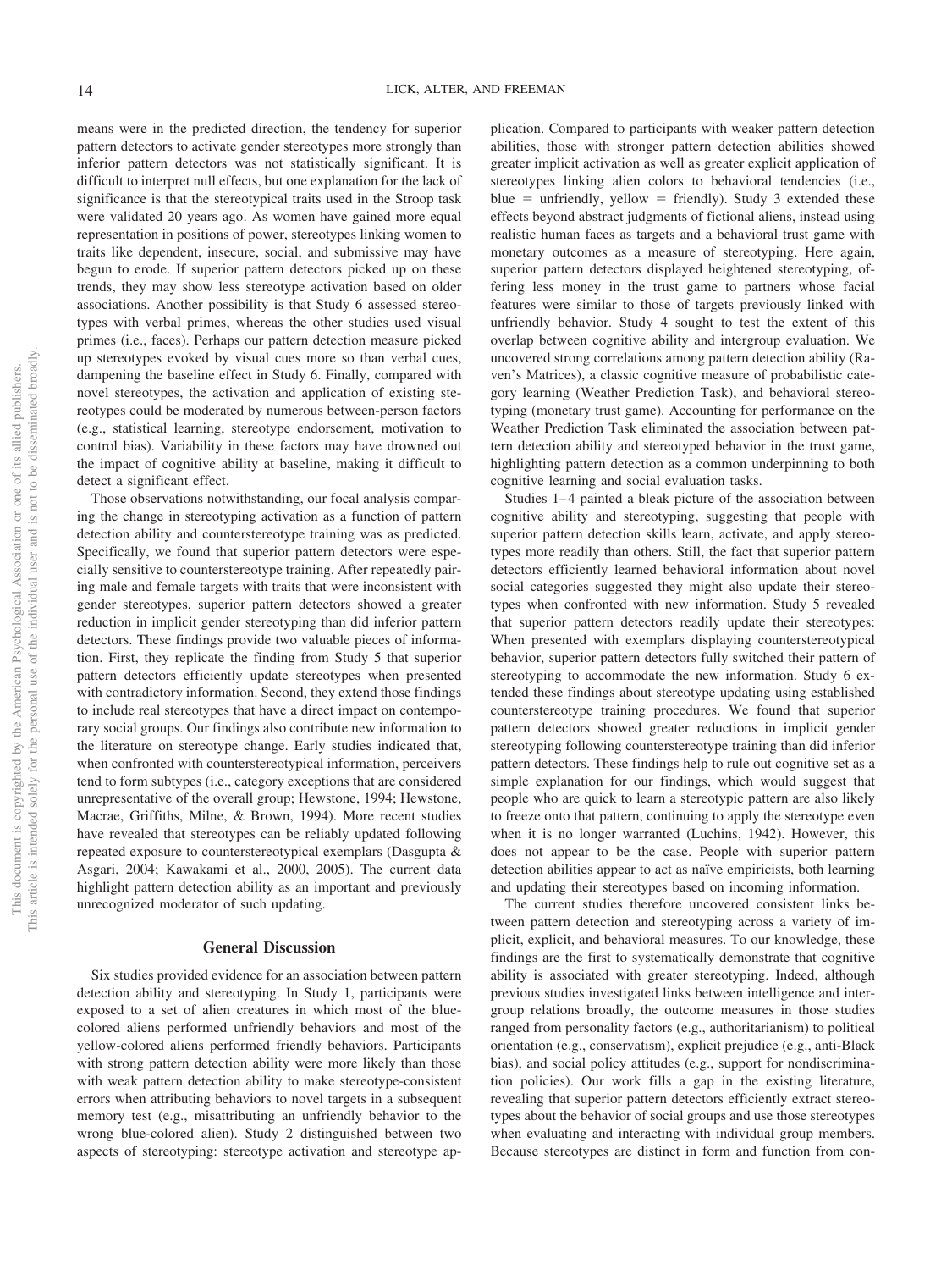structs such as personality, prejudice, and policy support, our findings provide novel information about the social implications of cognitive ability.

Our findings also offer methodological advances to the literature linking cognitive ability to intergroup processes, which until now has relied mostly on self-report. Implicit and behavioral measures are especially important in this domain because people with superior cognitive abilities may be aware of norms against prejudice and respond to self-report questionnaires in socially desirable ways that make them appear less biased than others. Indeed, although prior research has tended to show low rates of prejudice among highly intelligent people, there are competing theoretical explanations for these findings. According to the enlightenment perspective, people with superior cognitive abilities are able to integrate complex information into their attitudes and ultimately form positive intergroup attitudes that support others who differ from themselves (McCourt et al., 1999; Scarr et al., 1981). According to the ideological refinement perspective, people with superior cognitive abilities may be especially adept at using stereotypes to legitimize their standing within the social hierarchy (Jackman, 1978; Jackman & Muha, 1984; Wodtke, 2013, 2016). The current findings are broadly consistent with the latter perspective, indicating that people with superior cognitive ability are not necessarily more egalitarian than others. Although our studies were not designed to test the broader mechanisms of ideological refinement (e.g., group status, power differentials, hierarchy), they provide evidence for the prediction that cognitive ability is positively associated with stereotyping. Future research would help to clarify how cognitive ability and social status interact to predict stereotyping.

We should reiterate that our study investigated pattern detection as just one of many cognitive abilities. We focused on pattern detection for two reasons. First, pattern detection is a core component of human intelligence that is included in most contemporary intelligence test batteries (Cattell, 1949; Mackintosh & Mackintosh, 2011; Thorndike et al., 1986; Wechsler, 2014). In fact, pattern detection has been called an ideal measure of human intelligence because it reliably predicts a number of other aptitudes (Carpenter et al., 1990; DeShon et al., 1995). Second, pattern detection has strong theoretical links with stereotyping, defined as the process of extracting behavioral trends about social groups and applying them to make sense of individual exemplars of that group. Pattern detection was therefore a prime candidate for the current work. Still, we emphasize that many other measures of cognitive ability—including crystallized abilities—may bear on intergroup processes. Indeed, a recent meta-analysis suggested that fluid abilities might be the weakest predictor of affective outcomes such as prejudice [\(Onraet et al., 2015\)](#page-18-1). Moving forward, it will be important for psychologists to develop a richer knowledge of the complex and multifaceted links between various aptitudes and intergroup outcomes.

Beyond their specific implications for research linking cognitive ability to intergroup relations, the current studies also have value for the study of intergroup relations more broadly. Given the vast amount of social cognition research investigating stereotypes, it is surprising there has been little systematic investigation of how cognitive *abilities* might be associated with stereotyping. If cognitive processes play a critical role in social phenomena, then the fundamental abilities underlying those processes are likely to be implicated as well. Indeed, our studies suggest that one aptitude in particular—pattern recognition—reliably predicts the learning, activation, and application of social stereotypes. Our findings even suggest that pattern recognition is a reliable moderator that has gone unnoticed in previous work on counterstereotype training. These observations pave the way for productive new lines of research that probe the hidden effects of cognitive ability on many other forms of social cognition.

The current studies also provide information about the time course of stereotype formation. Using a novel groups paradigm, Studies 1–5 suggest that superior pattern detectors form new stereotypes more efficiently than inferior pattern detectors. When exploring preexisting gender stereotypes, however, Study 6 revealed less pronounced differences in stereotyping as a function of cognitive ability. This suggests that stereotypes of inferior pattern detectors may catch-up with those of superior pattern detectors over time. Future research can test this timeline directly, clarifying whether and how the impact of pattern recognition ability on stereotyping changes over time as perceivers gain more experience with a particular set of beliefs.

Our work also has implications for the study of human intelligence. Existing research has largely highlighted the benefits that accompany cognitive ability (Gottfredson, 1997). For example, highly intelligent people tend to enjoy heightened academic achievement, job performance, and social mobility compared with those of lower intelligence (Deary et al., 2007; Strenze, 2007). Although considerably fewer, some studies have recognized situations in which superior cognitive ability can lead to detrimental ends (e.g., psychopathology; Olatunji et al., 2010; Van de Cruys et al., 2014). The current studies add to this emerging literature, revealing that people with strong pattern detection ability learn and apply stereotypes more readily than others. In doing so, our findings join a small body of work guiding the field toward a more balanced understanding of the consequences of human aptitudes.

Of course, the current work is not without limitations, which highlight other avenues for future research. Most importantly, five of the six studies reported here required participants to learn novel stereotypes (e.g., linking friendliness to sellion width). This approach provided a pure test of our hypotheses by controlling for individual differences in learning history, stereotype endorsement, and group membership, but it also raises questions about associations between cognitive ability and existing stereotypes. Study 6 showed that superior pattern detectors update real gender stereotypes more readily than inferior pattern detectors, though the main effect of cognitive ability on stereotyping was not significant at baseline. We discussed possible explanations for the null effect above, including changes in stimulus presentation and betweenperson variability in stereotype endorsement. However, additional work will be necessary to understand the conditions under which cognitive ability predicts the activation and application of preexisting stereotypes.

We should also note that our studies investigated stereotypes that were highly valenced (e.g., unfriendly behavioral tendencies), which could have notable implications for the self in a behavioral trust game. Future work should test whether cognitive ability is implicated in the activation and application of evaluatively neutral stereotypes. Furthermore, our studies assessed pattern detection ability using a well-validated aptitude measure. This approach is consistent with prior work suggesting that fluid intelligence, in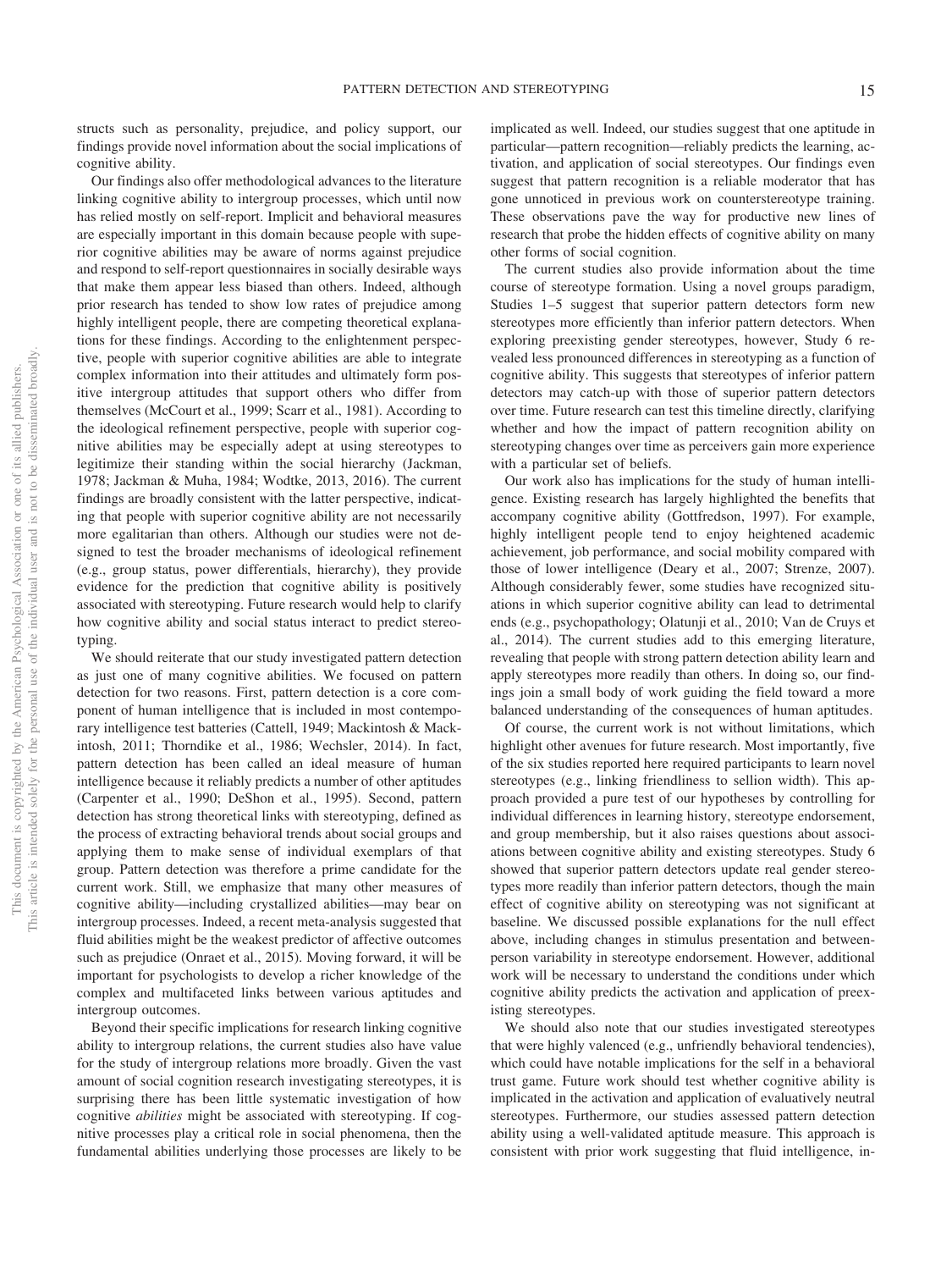cluding pattern detection, is largely determined by genetics (Gottfredson, 1997). However, recent evidence suggests that working memory training can enhance fluid intelligence (Jaeggi, Buschkuehl, Jonides, & Perrig, 2008). These findings suggest that working memory training may be a useful strategy for reducing peoples' reliance stereotypes, but future studies will be necessary to test this possibility directly. Finally, most of our stereotyping tasks involved snap judgments of novel categories or unknown others. This approach likely negates some of the higher-order considerations that may work to decrease stereotyping in everyday social situations (e.g., relationship management). In the future, it will be interesting to compare stereotype processes among those with high and low pattern detection ability in diverse scenarios, including face-to-face encounters with known others.

Finally, the present studies relied on Mechanical Turk for sampling. Although numerous studies have shown that Mechanical Turk provides high-quality data that replicate classic psychological effects (Buhrmester et al., 2011; [Paolacci et al., 2010;](#page-18-3) Paolacci & Chandler, 2014), the fact that our research involved tests of cognitive ability raises additional questions. For example, online participants may have performed poorly on both the stereotyping measure and the pattern detection test due to low motivation rather than low ability. A follow-up study suggested this was not the case, as the association between pattern recognition and stereotyping held when removing participants who failed an attention check. Other research further buttresses our findings, revealing that Mechanical Turk users perform as well as or better than student samples on fluid intelligence measures such as Raven's matrices (Buchheit, Dalton, Pollard, & Stinson, 2016). As with any study, it will be important to replicate these findings with diverse samples in the future. Appropriately large samples would also allow for fine-grained analysis of the interaction between target group membership and perceiver group membership, revealing whether pattern detection ability contributes to stereotyping equally for ingroup and outgroup members.

In summary, pattern detection ability plays an important and previously unrecognized role in stereotyping. Superior pattern detectors efficiently extract stereotypes from the behavior of social groups, and they activate and apply those stereotypes when evaluating novel group members. Superior pattern detectors also update their stereotypes on the basis of new information. Pattern detection therefore equips people with the cognitive skills necessary to be naïve empiricists, calibrating their beliefs to match incoming social knowledge. Although some people may develop "faulty and inflexible generalizations" about the behavior of social groups (Allport, 1954), those with superior cognitive abilities may have cognitive systems that are malleable enough to incorporate new information about the social groups they encounter on a regular basis.

#### **References**

- Adorno, T. W., Frenkel-Brunswik, E., Levinson, D. J., & Sanford, R. N. (1950). *The authoritarian personality*. Oxford, UK: Harpers.
- Alderton, D. L., & Larson, G. E. (1990). Dimensionality of Raven's Advanced Progressive Matrices items. *Educational and Psychological Measurement, 50,* 887–900. [http://dx.doi.org/10.1177/00131644905](http://dx.doi.org/10.1177/0013164490504019) [04019](http://dx.doi.org/10.1177/0013164490504019)
- Allport, G. W. (1954). *The nature of prejudice*. New York, NY: Basic books.
- Altemeyer, B. (1988). *Enemies of freedom: Understanding right-wing authoritarianism*. San Francisco, CA: Jossey-Bass.
- Arkes, H. R., & Harkness, A. R. (1980). Effect of making a diagnosis on subsequent recognition of symptoms. *Journal of Experimental Psychology: Human Learning and Memory, 6,* 568 –575. [http://dx.doi.org/10](http://dx.doi.org/10.1037/0278-7393.6.5.568) [.1037/0278-7393.6.5.568](http://dx.doi.org/10.1037/0278-7393.6.5.568)
- Aron, A. R., Gluck, M. A., & Poldrack, R. A. (2006). Long-term test-retest reliability of functional MRI in a classification learning task. *NeuroImage, 29,* 1000 –1006. [http://dx.doi.org/10.1016/j.neuroimage.2005.08](http://dx.doi.org/10.1016/j.neuroimage.2005.08.010) [.010](http://dx.doi.org/10.1016/j.neuroimage.2005.08.010)
- Batty, G. D., Deary, I. J., & Gottfredson, L. S. (2007). Premorbid (early life) IQ and later mortality risk: Systematic review. *Annals of Epidemiology, 17,* 278 –288.<http://dx.doi.org/10.1016/j.annepidem.2006.07.010>
- <span id="page-16-1"></span>Blair, I. V. (2002). The malleability of automatic stereotypes and prejudice. *Personality and Social Psychology Review, 6,* 242–261. [http://dx.doi](http://dx.doi.org/10.1207/S15327957PSPR0603_8) [.org/10.1207/S15327957PSPR0603\\_8](http://dx.doi.org/10.1207/S15327957PSPR0603_8)
- <span id="page-16-0"></span>Blanz, V., & Vetter, T. (1999). *A morphable model for the synthesis of 3D faces*. In *Proceedings of the 26th Annual SIGGRAPH Meeting* (pp. 187–194). Los Angeles, CA: Addison Wesley Longman.
- Bors, D. A., & Stokes, T. L. (1998). Raven's Advanced Progressive Matrices: Norms for first-year university students and the development of a short form. *Educational and Psychological Measurement, 58,* 382– 398.<http://dx.doi.org/10.1177/0013164498058003002>
- Brewer, M. B. (1988). A dual process model of impression formation. In T. K. Srull & R. S. Wyer (Eds.), *Advances in social cognition* (Vol. 1, pp. 1–36). Hillsdale, NJ: Erlbaum.
- Buchheit, S., Dalton, D., Pollard, T., & Stinson, S. (2016). *How smart are online workers? A student versus MTurk participant comparison*. Retrieved from [https://papers.ssrn.com/sol3/papers.cfm?abstract\\_id](https://papers.ssrn.com/sol3/papers.cfm?abstract_id=2885940)  $= 2885940$  $= 2885940$
- Buhrmester, M., Kwang, T., & Gosling, S. D. (2011). Amazon's Mechanical Turk: A new source of inexpensive, yet high-quality, data? *Perspectives on Psychological Science, 6,* 3–5. [http://dx.doi.org/10.1177/](http://dx.doi.org/10.1177/1745691610393980) [1745691610393980](http://dx.doi.org/10.1177/1745691610393980)
- Carpenter, P. A., Just, M. A., & Shell, P. (1990). What one intelligence test measures: A theoretical account of the processing in the Raven Progressive Matrices Test. *Psychological Review, 97,* 404 – 431. [http://dx.doi](http://dx.doi.org/10.1037/0033-295X.97.3.404) [.org/10.1037/0033-295X.97.3.404](http://dx.doi.org/10.1037/0033-295X.97.3.404)
- Carroll, J. B. (1997). Psychometrics, intelligence, and public perception. *Intelligence, 24,* 25–52. [http://dx.doi.org/10.1016/S0160-2896\(97\)](http://dx.doi.org/10.1016/S0160-2896%2897%2990012-X) [90012-X](http://dx.doi.org/10.1016/S0160-2896%2897%2990012-X)
- Cattell, R. B. (1949). *Culture-fair intelligence test*. Champaign, IL: Institute for Personality and Ability Testing.
- Cattell, R. B. (1963). Theory of fluid and crystallized intelligence: A critical experiment. *Journal of Educational Psychology, 54,* 1–22. [http://](http://dx.doi.org/10.1037/h0046743) [dx.doi.org/10.1037/h0046743](http://dx.doi.org/10.1037/h0046743)
- Conway, A. R., Cowan, N., Bunting, M. F., Therriault, D. J., & Minkoff, S. R. (2002). A latent variable analysis of working memory capacity, short-term memory capacity, processing speed, and general fluid intelligence. *Intelligence, 30,* 163–183. [http://dx.doi.org/10.1016/S0160-](http://dx.doi.org/10.1016/S0160-2896%2801%2900096-4) [2896\(01\)00096-4](http://dx.doi.org/10.1016/S0160-2896%2801%2900096-4)
- Correll, J., Park, B., Judd, C. M., & Wittenbrink, B. (2002). The police officer's dilemma: Using ethnicity to disambiguate potentially threatening individuals. *Journal of Personality and Social Psychology, 83,* 1314 –1329.<http://dx.doi.org/10.1037/0022-3514.83.6.1314>
- Dasgupta, N., & Asgari, S. (2004). Seeing is believing: Exposure to counterstereotypic women leaders and its effect on the malleability of automatic gender stereotyping. *Journal of Experimental Social Psychology, 40,* 642– 658.<http://dx.doi.org/10.1016/j.jesp.2004.02.003>
- Deary, I. J., Batty, G. D., & Gale, C. R. (2008). Bright children become enlightened adults. *Psychological Science*, 19, 1-6. [http://dx.doi.org/10](http://dx.doi.org/10.1111/j.1467-9280.2008.02036.x) [.1111/j.1467-9280.2008.02036.x](http://dx.doi.org/10.1111/j.1467-9280.2008.02036.x)
- Deary, I. J., & Smith, P. (2004). Intelligence research and assessment in the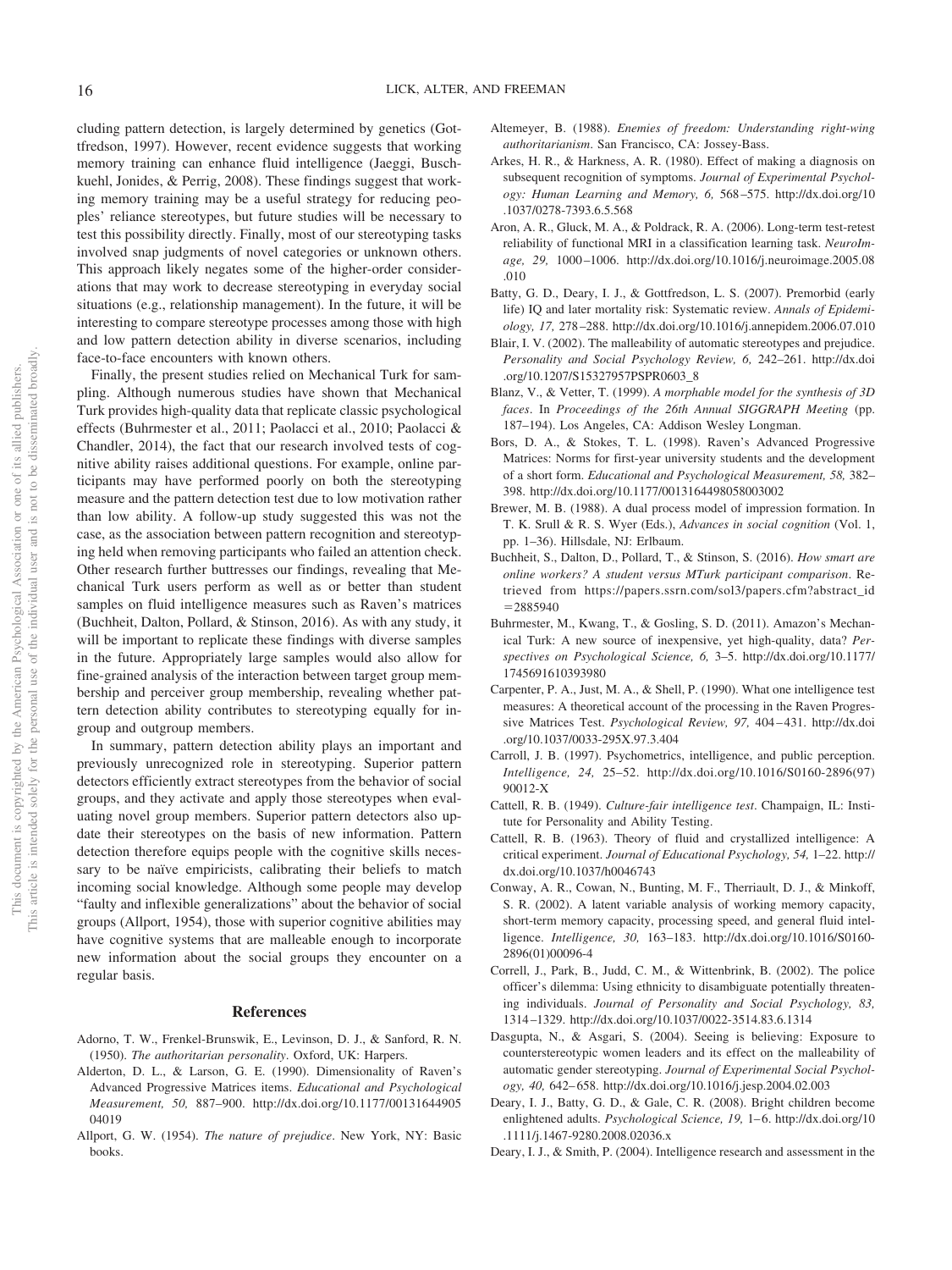United Kingdom. In R. J. Sternberg (Ed.), *International handbook of* intelligence (pp. 1-48). Cambridge, UK: Cambridge University Press.

- Deary, I. J., Strand, S., Smith, P., & Fernandes, C. (2007). Intelligence and educational achievement. *Intelligence, 35,* 13–21. [http://dx.doi.org/10](http://dx.doi.org/10.1016/j.intell.2006.02.001) [.1016/j.intell.2006.02.001](http://dx.doi.org/10.1016/j.intell.2006.02.001)
- DeRue, D. S., Ashford, S. J., & Myers, C. G. (2012). Learning agility: In search of conceptual clarity and theoretical grounding. *Industrial and Organizational Psychology: Perspectives on Science and Practice, 5,* 258 –279.<http://dx.doi.org/10.1111/j.1754-9434.2012.01444.x>
- DeShon, R. P., Chan, D., & Weissbein, D. A. (1995). Verbal overshadowing effects on Raven's Advanced Progressive Matrices: Evidence for multidimensional performance determinants. *Intelligence, 21,* 135–155. [http://dx.doi.org/10.1016/0160-2896\(95\)90023-3](http://dx.doi.org/10.1016/0160-2896%2895%2990023-3)
- Devine, P. G. (1989). Stereotypes and prejudice: Their automatic and controlled components. *Journal of Personality and Social Psychology, 56,* 5–18.<http://dx.doi.org/10.1037/0022-3514.56.1.5>
- Devine, P. G., Monteith, M. J., Zuwerink, J. R., & Elliot, A. J. (1991). Prejudice with and without compunction. *Journal of Personality and Social Psychology, 60,* 817– 830. [http://dx.doi.org/10.1037/0022-3514](http://dx.doi.org/10.1037/0022-3514.60.6.817) [.60.6.817](http://dx.doi.org/10.1037/0022-3514.60.6.817)
- Dhont, K., & Hodson, G. (2014). Why do right-wing adherents engage in more animal exploitation and meat consumption? *Personality and Individual Differences, 64,* 12–17. [http://dx.doi.org/10.1016/j.paid.2014.02](http://dx.doi.org/10.1016/j.paid.2014.02.002) [.002](http://dx.doi.org/10.1016/j.paid.2014.02.002)
- Diekman, A. B., & Eagly, A. H. (2000). Stereotypes as dynamic constructs: Women and men of the past, present, and future. *Personality and Social Psychology Bulletin, 26,* 1171–1188. [http://dx.doi.org/10.1177/0146](http://dx.doi.org/10.1177/0146167200262001) [167200262001](http://dx.doi.org/10.1177/0146167200262001)
- Eberhardt, J. L., Davies, P. G., Purdie-Vaughns, V. J., & Johnson, S. L. (2006). Looking deathworthy: Perceived stereotypicality of Black defendants predicts capital-sentencing outcomes. *Psychological Science, 17,* 383–386.<http://dx.doi.org/10.1111/j.1467-9280.2006.01716.x>
- Fiske, S. T. (2000). Stereotyping, prejudice, and discrimination at the seam between the centuries: Evolution, culture, mind, and brain. *European Journal of Social Psychology, 30,* 299 –322. [http://dx.doi.org/10.1002/](http://dx.doi.org/10.1002/%28SICI%291099-0992%28200005/06%2930:3%3C299::AID-EJSP2%3E3.0.CO;2-F) [\(SICI\)1099-0992\(200005/06\)30:3](http://dx.doi.org/10.1002/%28SICI%291099-0992%28200005/06%2930:3%3C299::AID-EJSP2%3E3.0.CO;2-F)<299::AID-EJSP2>3.0.CO;2-F
- Fiske, S. T., & Taylor, S. E. (2013). *Social cognition: From brains to culture*. London, UK: Sage.<http://dx.doi.org/10.4135/9781446286395>
- Freeman, J. B., & Ambady, N. (2011). A dynamic interactive theory of person construal. *Psychological Review, 118,* 247–279.
- Fry, A. F., & Hale, S. (2000). Relationships among processing speed, working memory, and fluid intelligence in children. *Biological Psychology, 54,* 1–34. [http://dx.doi.org/10.1016/S0301-0511\(00\)00051-X](http://dx.doi.org/10.1016/S0301-0511%2800%2900051-X)
- Gilbert, D. T., & Hixon, J. G. (1991). The trouble of thinking: Activation and application of stereotypic beliefs. *Journal of Personality and Social Psychology, 60,* 509 –517. [http://dx.doi.org/10.1037/0022-3514.60.4](http://dx.doi.org/10.1037/0022-3514.60.4.509) [.509](http://dx.doi.org/10.1037/0022-3514.60.4.509)
- <span id="page-17-3"></span>Glaser, J. M. (2001). The preference puzzle: Educational differences in racial-political attitudes. *Political Behavior, 23,* 313–334. [http://dx.doi](http://dx.doi.org/10.1023/A:1015428305690) [.org/10.1023/A:1015428305690](http://dx.doi.org/10.1023/A:1015428305690)
- Gottfredson, L. S. (1997). Why g matters: The complexity of everyday life. *Intelligence, 24,* 79 –132. [http://dx.doi.org/10.1016/S0160-2896\(97\)](http://dx.doi.org/10.1016/S0160-2896%2897%2990014-3) [90014-3](http://dx.doi.org/10.1016/S0160-2896%2897%2990014-3)
- <span id="page-17-2"></span>Gough, H. G., & Bradley, P. (1993). Personal attributes of people described by others as intolerant. In P. M. Sniderman, P. E. Tetlock, & E. G. Carmines (Eds.), *Prejudice, politics, and the American dilemma* (pp. 60 – 85). Palo Alto, CA: Stanford University Press.
- Gustafsson, J. E. (1984). A unifying model for the structure of intellectual abilities. *Intelligence, 8,* 179 –203. [http://dx.doi.org/10.1016/0160-](http://dx.doi.org/10.1016/0160-2896%2884%2990008-4) [2896\(84\)90008-4](http://dx.doi.org/10.1016/0160-2896%2884%2990008-4)
- <span id="page-17-1"></span>Heaven, P. C., Ciarrochi, J., & Leeson, P. (2011). Cognitive ability, right-wing authoritarianism, and social dominance orientation: A fiveyear longitudinal study amongst adolescents. *Intelligence, 39,* 15–21. <http://dx.doi.org/10.1016/j.intell.2010.12.001>
- Hewstone, M. (1994). Revision and change of stereotypic beliefs: In search of the elusive subtyping model. *European Review of Social Psychology, 5,* 69 –109.<http://dx.doi.org/10.1080/14792779543000020>
- Hewstone, M., Macrae, C. N., Griffiths, R., Milne, A. B., & Brown, R. (1994). Cognitive models of stereotype change (5): Measurement, development, and consequences of subtyping. *Journal of Experimental Social Psychology, 30,* 505–526. [http://dx.doi.org/10.1006/jesp.1994](http://dx.doi.org/10.1006/jesp.1994.1024) [.1024](http://dx.doi.org/10.1006/jesp.1994.1024)
- Hodson, G., & Busseri, M. A. (2012). Bright minds and dark attitudes: Lower cognitive ability predicts greater prejudice through right-wing ideology and low intergroup contact. *Psychological Science, 23,* 187– 195.<http://dx.doi.org/10.1177/0956797611421206>
- Horn, J. L., & Cattell, R. B. (1966). Refinement and test of the theory of fluid and crystallized general intelligences. *Journal of Educational Psychology, 57,* 253–270.<http://dx.doi.org/10.1037/h0023816>
- Hugenberg, K., Blusiewicz, R. L., & Sacco, D. F. (2010). On malleable and immalleable subtypes. *Social Psychology, 41,* 124 –130. [http://dx.doi](http://dx.doi.org/10.1027/1864-9335/a000018) [.org/10.1027/1864-9335/a000018](http://dx.doi.org/10.1027/1864-9335/a000018)
- Jackman, M. R. (1978). General and applied tolerance: Does education increase commitment to racial integration? *American Journal of Political Science, 22,* 302–324.<http://dx.doi.org/10.2307/2110618>
- Jackman, M. R., & Muha, M. J. (1984). Education and intergroup attitudes: Moral enlightenment, superficial democratic commitment, or ideological refinement? *American Sociological Review, 49,* 751–769. [http://dx.doi](http://dx.doi.org/10.2307/2095528) [.org/10.2307/2095528](http://dx.doi.org/10.2307/2095528)
- Jaeggi, S. M., Buschkuehl, M., Jonides, J., & Perrig, W. J. (2008). Improving fluid intelligence with training on working memory. *Proceedings of the National Academy of Sciences of the United States of America, 105,* 6829 – 6833.<http://dx.doi.org/10.1073/pnas.0801268105>
- Jensen, A. R. (1980). Chronometric analysis of intelligence. *Journal of Social and Biological Structures, 3,* 103–122. [http://dx.doi.org/10.1016/](http://dx.doi.org/10.1016/0140-1750%2880%2990003-2) [0140-1750\(80\)90003-2](http://dx.doi.org/10.1016/0140-1750%2880%2990003-2)
- Katz, Y. J. (1990). Intelligence as a function of conservatism among white South African students. *The Journal of Social Psychology, 130,* 477– 484.<http://dx.doi.org/10.1080/00224545.1990.9924609>
- Kawakami, K., Dion, K. L., & Dovidio, J. F. (1999). Implicit stereotyping and prejudice and the primed Stroop task. *Swiss Journal of Psychology/ Schweizerische Zeitschrift Für Psychologie/Revue Suisse de Psychologie, 58,* 241–250.
- Kawakami, K., Dovidio, J. F., Moll, J., Hermsen, S., & Russin, A. (2000). Just say no (to stereotyping): Effects of training in the negation of stereotypic associations on stereotype activation. *Journal of Personality and Social Psychology, 78,* 871– 888. [http://dx.doi.org/10.1037/0022-](http://dx.doi.org/10.1037/0022-3514.78.5.871) [3514.78.5.871](http://dx.doi.org/10.1037/0022-3514.78.5.871)
- Kawakami, K., Dovidio, J. F., & van Kamp, S. (2005). Kicking the habit: Effects of nonstereotypic association training and correction processes on hiring decisions. *Journal of Experimental Social Psychology, 41,* 68 –75.<http://dx.doi.org/10.1016/j.jesp.2004.05.004>
- Keil, F. C. (1989). *Concepts, kinds, and conceptual development*. Cambridge, MA: MIT Press.
- Knowlton, B. J., Squire, L. R., & Gluck, M. A. (1994). Probabilistic classification learning in amnesia. *Learning & Memory, 1,* 106 –120.
- <span id="page-17-4"></span>Kunda, Z., & Spencer, S. J. (2003). When do stereotypes come to mind and when do they color judgment? A goal-based theoretical framework for stereotype activation and application. *Psychological Bulletin, 129,* 522– 544.<http://dx.doi.org/10.1037/0033-2909.129.4.522>
- Kundra, Z., & Sinclair, L. (1999). Motivated reasoning with stereotypes: Activation, application, and inhibition. *Psychological Inquiry, 10,* 12– 22. [http://dx.doi.org/10.1207/s15327965pli1001\\_2](http://dx.doi.org/10.1207/s15327965pli1001_2)
- <span id="page-17-0"></span>Kurzweil, R. (2012). *How to create a mind: The secret of human thought revealed*. New York, NY: Penguin.
- Kutner, B., & Gordon, N. B. (1964). Cognitive functioning and prejudice: A nine-year follow-up study. *Sociometry, 27,* 66 –74. [http://dx.doi.org/](http://dx.doi.org/10.2307/2785803) [10.2307/2785803](http://dx.doi.org/10.2307/2785803)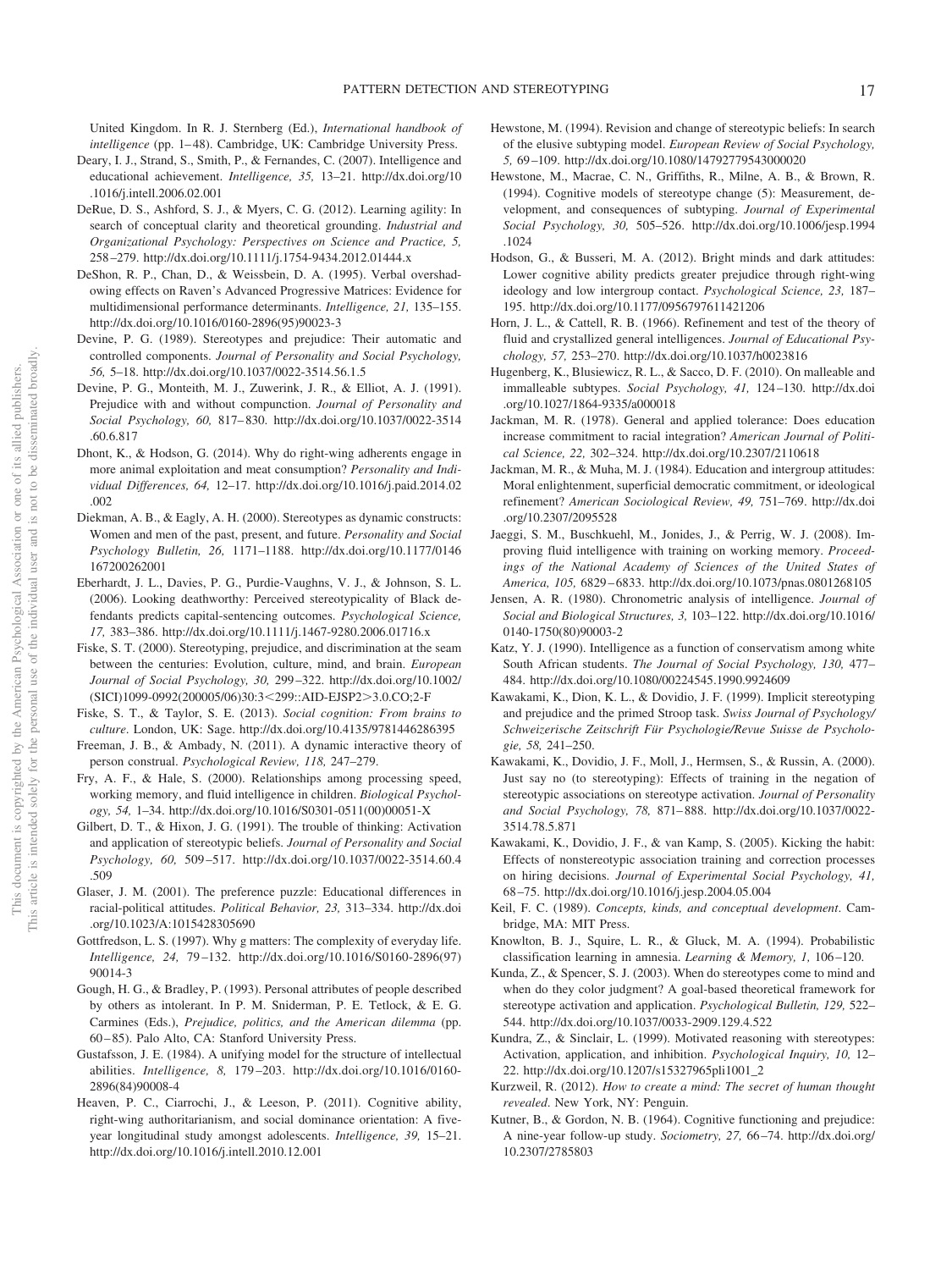- Lippmann, W. (1922). *Public opinion*. New York, NY: MacMillan.
- Luchins, A. S. (1942). Mechanization in problem solving: The effect of Einstellung. *Psychological Monographs, 54,* 1–95. [http://dx.doi.org/10](http://dx.doi.org/10.1037/h0093502) [.1037/h0093502](http://dx.doi.org/10.1037/h0093502)
- Mackintosh, N., & Mackintosh, N. J. (2011). *IQ and human intelligence*. Oxford, UK: Oxford University Press.
- Macrae, C. N., & Bodenhausen, G. V. (2000). Social cognition: Thinking categorically about others. *Annual Review of Psychology, 51,* 93–120. <http://dx.doi.org/10.1146/annurev.psych.51.1.93>
- Markman, E. M. (1990). Constraints children place on word meanings. *Cognitive Science, 14,* 57–77. [http://dx.doi.org/10.1207/s15516709cog](http://dx.doi.org/10.1207/s15516709cog1401_4) [1401\\_4](http://dx.doi.org/10.1207/s15516709cog1401_4)
- McCann, S. J., Short, R. H., & Stewin, L. L. (1986). Perceived teacher directiveness, student variables, grades, and satisfaction: Aptitude  $\times$ treatment interactions? *Instructional Science, 15,* 131–164. [http://dx.doi](http://dx.doi.org/10.1007/BF00139609) [.org/10.1007/BF00139609](http://dx.doi.org/10.1007/BF00139609)
- McCauley, C., Stitt, C. L., & Segal, M. (1980). Stereotyping: From prejudice to prediction. *Psychological Bulletin, 87,* 195–208. [http://dx](http://dx.doi.org/10.1037/0033-2909.87.1.195) [.doi.org/10.1037/0033-2909.87.1.195](http://dx.doi.org/10.1037/0033-2909.87.1.195)
- McCourt, K., Bouchard, T. J., Jr., Lykken, D. T., Tellegen, A., & Keyes, M. (1999). Authoritarianism revisited: Genetic and environmental influences examined in twins reared apart and together. *Personality and Individual Differences, 27,* 985–1014. [http://dx.doi.org/10.1016/S0191-](http://dx.doi.org/10.1016/S0191-8869%2899%2900048-3) [8869\(99\)00048-3](http://dx.doi.org/10.1016/S0191-8869%2899%2900048-3)
- Messick, D. M., & Mackie, D. M. (1989). Intergroup relations. *Annual Review of Psychology, 40,* 45– 81. [http://dx.doi.org/10.1146/annurev.ps](http://dx.doi.org/10.1146/annurev.ps.40.020189.000401) [.40.020189.000401](http://dx.doi.org/10.1146/annurev.ps.40.020189.000401)
- Olatunji, B. O., Cisler, J., McKay, D., & Phillips, M. L. (2010). Is disgust associated with psychopathology? Emerging research in the anxiety disorders. *Psychiatry Research, 175,* 1–10. [http://dx.doi.org/10.1016/j](http://dx.doi.org/10.1016/j.psychres.2009.04.007) [.psychres.2009.04.007](http://dx.doi.org/10.1016/j.psychres.2009.04.007)
- <span id="page-18-1"></span>Onraet, E., Van Hiel, A., Dhont, K., Hodson, G., Schittekatte, M., & De Pauw, S. (2015). The association of cognitive ability with right-wing ideological attitudes and prejudice: A meta-analytic review. *European Journal of Personality, 29,* 599 – 621.<http://dx.doi.org/10.1002/per.2027>
- Paolacci, G., & Chandler, J. (2014). Inside the Turk: Understanding Mechanical Turk as a participant pool. *Current Directions in Psychological Science, 23,* 184 –188.<http://dx.doi.org/10.1177/0963721414531598>
- <span id="page-18-3"></span>Paolacci, G., Chandler, J., & Ipeirotis, P. G. (2010). Running experiments on Amazon Mechanical Turk. *Judgment and Decision Making, 5,* 411– 419.
- Payne, B. K., Cheng, C. M., Govorun, O., & Stewart, B. D. (2005). An inkblot for attitudes: Affect misattribution as implicit measurement. *Journal of Personality and Social Psychology, 89,* 277–293. [http://dx](http://dx.doi.org/10.1037/0022-3514.89.3.277) [.doi.org/10.1037/0022-3514.89.3.277](http://dx.doi.org/10.1037/0022-3514.89.3.277)
- <span id="page-18-4"></span>Perdue, C. W., & Gurtman, M. B. (1990). Evidence for the automaticity of ageism. *Journal of Experimental Social Psychology, 26,* 199 –216. [http://](http://dx.doi.org/10.1016/0022-1031%2890%2990035-K) [dx.doi.org/10.1016/0022-1031\(90\)90035-K](http://dx.doi.org/10.1016/0022-1031%2890%2990035-K)
- Picard, R. W., Vyzas, E., & Healey, J. (2001). Toward machine emotional intelligence: Analysis of affective physiological state. *IEEE Transactions on Pattern Analysis and Machine Intelligence, 23,* 1175–1191. <http://dx.doi.org/10.1109/34.954607>
- <span id="page-18-2"></span>Plant, E. A., & Devine, P. G. (1998). Internal and external motivation to respond without prejudice. *Journal of Personality and Social Psychology, 75,* 811– 832.<http://dx.doi.org/10.1037/0022-3514.75.3.811>
- Pratto, F., & Bargh, J. A. (1991). Stereotyping based on apparently individuating information: Trait and global components of sex stereotypes under attention overload. *Journal of Experimental Social Psychology, 27,* 26 – 47. [http://dx.doi.org/10.1016/0022-1031\(91\)90009-U](http://dx.doi.org/10.1016/0022-1031%2891%2990009-U)
- <span id="page-18-0"></span>Raven, J., Raven, J. C., & Court, J. H. (2004). *Manual for Raven's Progressive Matrices and Vocabulary Scales*. San Antonio, TX: Pearson Assessment.
- Rokeach, M. (1951). Prejudice, concreteness of thinking, and reification of thinking. *The Journal of Abnormal and Social Psychology, 46,* 83–91. <http://dx.doi.org/10.1037/h0057616>
- Rosch, E. H. (1973). Natural categories. *Cognitive Psychology, 4,* 328 350. [http://dx.doi.org/10.1016/0010-0285\(73\)90017-0](http://dx.doi.org/10.1016/0010-0285%2873%2990017-0)
- Salthouse, T. A., Pink, J. E., & Tucker-Drob, E. M. (2008). Contextual analysis of fluid intelligence. *Intelligence, 36,* 464 – 486. [http://dx.doi](http://dx.doi.org/10.1016/j.intell.2007.10.003) [.org/10.1016/j.intell.2007.10.003](http://dx.doi.org/10.1016/j.intell.2007.10.003)
- Samal, A., & Iyengar, P. A. (1992). Automatic recognition and analysis of human faces and facial expressions: A survey. *Pattern Recognition, 25,* 65–77. [http://dx.doi.org/10.1016/0031-3203\(92\)90007-6](http://dx.doi.org/10.1016/0031-3203%2892%2990007-6)
- Sanders, C. E., Lubinski, D., & Benbow, C. P. (1995). Does the Defining Issues Test measure psychological phenomena distinct from verbal ability? An examination of Lykken's query. *Journal of Personality and Social Psychology, 69,* 498 –504. [http://dx.doi.org/10.1037/0022-3514](http://dx.doi.org/10.1037/0022-3514.69.3.498) [.69.3.498](http://dx.doi.org/10.1037/0022-3514.69.3.498)
- Scarr, S., Webber, P. L., Weinberg, R. A., & Wittig, M. A. (1981). Personality resemblance among adolescents and their parents in biologically related and adoptive families. *Progress in Clinical and Biological Research, 69,* 99 –120.
- Schaefer, R. T. (1996). Education and prejudice. *The Sociological Quarterly, 37,* 1–16.<http://dx.doi.org/10.1111/j.1533-8525.1996.tb02328.x>
- Shelton, J. T., Elliott, E. M., Hill, B. D., Calamia, M. R., & Gouvier, W. D. (2009). A comparison of laboratory and clinical working memory tests and their prediction of fluid intelligence. *Intelligence, 37,* 283–293. <http://dx.doi.org/10.1016/j.intell.2008.11.005>
- Spearman, C. (1927). *The abilities of man*. Oxford, UK: MacMillan.
- Spearman, C. (1946). Theory of general factor. *British Journal of Psychology General Section, 36,* 117–131. [http://dx.doi.org/10.1111/j.2044-](http://dx.doi.org/10.1111/j.2044-8295.1946.tb01114.x) [8295.1946.tb01114.x](http://dx.doi.org/10.1111/j.2044-8295.1946.tb01114.x)
- Stankov, L. (2009). Conservatism and cognitive ability. *Intelligence, 37,* 294 –304.<http://dx.doi.org/10.1016/j.intell.2008.12.007>
- Steininger, M., & Colsher, S. (1979). Digit span as a function of dogmatism and sex. *The Journal of Psychology: Interdisciplinary and Applied, 101,* 257–263.<http://dx.doi.org/10.1080/00223980.1979.9915079>
- Strenze, T. (2007). Intelligence and socioeconomic success: A metaanalytic review of longitudinal research. *Intelligence*, 35, 401-426. <http://dx.doi.org/10.1016/j.intell.2006.09.004>
- Stroop, J. R. (1935). Studies of interference in serial verbal reactions. *Journal of Experimental Psychology, 18,* 643– 662. [http://dx.doi.org/10](http://dx.doi.org/10.1037/h0054651) [.1037/h0054651](http://dx.doi.org/10.1037/h0054651)
- Taylor, R. N., & Dunnette, M. D. (1974). Influence of dogmatism, risktaking propensity, and intelligence on decision-making strategies for a sample of industrial managers. *Journal of Applied Psychology, 59,* 420 – 423.<http://dx.doi.org/10.1037/h0037343>
- Thorndike, R. L., Hagen, E. P., & Sattler, J. M. (1986). *Stanford-Binet intelligence scale*. Rolling Meadows, IL: Riverside Publishing Company.
- Toga, A. W., & Thompson, P. M. (2005). Genetics of brain structure and intelligence. *Annual Review of Neuroscience, 28,* 1–23. [http://dx.doi.org/](http://dx.doi.org/10.1146/annurev.neuro.28.061604.135655) [10.1146/annurev.neuro.28.061604.135655](http://dx.doi.org/10.1146/annurev.neuro.28.061604.135655)
- Van de Cruys, S., Evers, K., Van der Hallen, R., Van Eylen, L., Boets, B., de-Wit, L., & Wagemans, J. (2014). Precise minds in uncertain worlds: Predictive coding in autism. *Psychological Review, 121, 649-675*. <http://dx.doi.org/10.1037/a0037665>
- Van Hiel, A., Onraet, E., & De Pauw, S. (2010). The relationship between social-cultural attitudes and behavioral measures of cognitive style: A meta-analytic integration of studies. *Journal of Personality, 78,* 1765– 1800.<http://dx.doi.org/10.1111/j.1467-6494.2010.00669.x>
- Vernon, P. E., & Parry, J. B. (1949). *Personnel selection in the British forces*. London, UK: University of London Press.
- Wechsler, D. (2003). *Wechsler intelligence scale for children, fourth edition* (WISC-IV). San Antonio, TX: The Psychological Corporation.